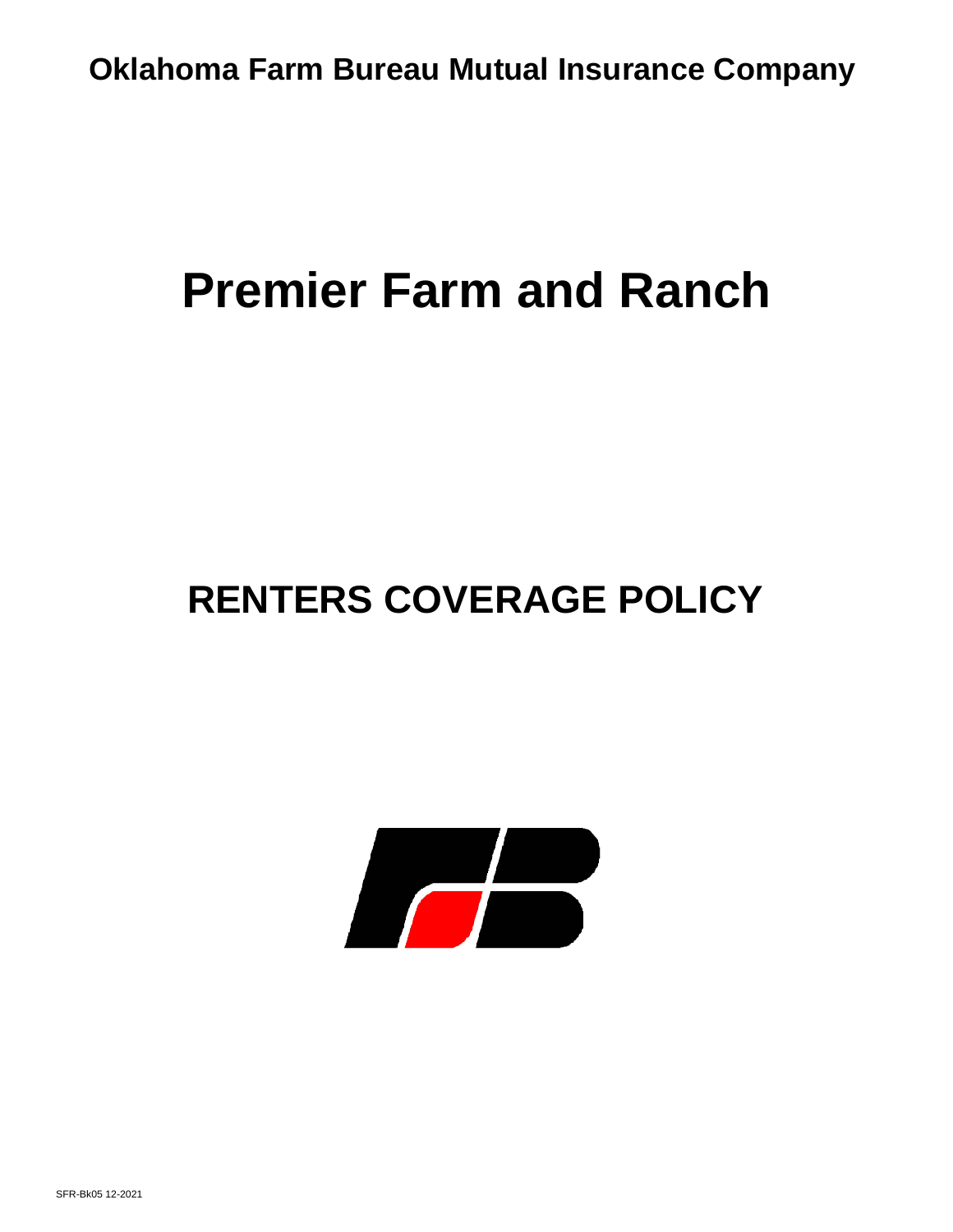# **Premier Farm and Ranch - Renters Coverage**

# **Oklahoma Farm Bureau Mutual Insurance Company**

2501 N. Stiles Oklahoma City, OK 73105

|                                                                                                          | Eme                |
|----------------------------------------------------------------------------------------------------------|--------------------|
|                                                                                                          | <b>Nec</b>         |
|                                                                                                          | <b>Build</b>       |
|                                                                                                          | Deductil           |
|                                                                                                          | Property           |
|                                                                                                          | Loss               |
|                                                                                                          | Our                |
|                                                                                                          | Mort               |
|                                                                                                          | Farm Prope         |
|                                                                                                          | Schedul            |
|                                                                                                          | Property           |
| $Endorsements \dots \dots \dots \dots \dots \dots \dots \dots \dots \dots \dots \dots \dots \dots \dots$ | Unscher            |
|                                                                                                          | Property           |
|                                                                                                          | Coinsura           |
|                                                                                                          | Farm Bu            |
|                                                                                                          | <b>Renters Coy</b> |
|                                                                                                          | Perils W           |
|                                                                                                          | Exclusio           |
|                                                                                                          | How Los            |
|                                                                                                          | Personal Lia       |
|                                                                                                          | Persona            |
|                                                                                                          | Persona            |
|                                                                                                          | Medical            |
|                                                                                                          | Addition           |
|                                                                                                          | Dam                |
|                                                                                                          | The                |
|                                                                                                          | First              |
|                                                                                                          | Loss               |
|                                                                                                          | Exclusio           |
|                                                                                                          | Farm Liabilit      |
|                                                                                                          | Farm Er            |
|                                                                                                          | Farm Er            |
|                                                                                                          | Medical            |
|                                                                                                          | Animal (           |
|                                                                                                          | Exclusio           |
|                                                                                                          | Persona            |
|                                                                                                          | Duti               |
|                                                                                                          | Limi               |
|                                                                                                          | <b>Seve</b>        |
|                                                                                                          | Suit               |
| Additional Living Expense And Loss Of Rents Coverage D 5                                                 | Ban                |
|                                                                                                          | Othe               |
|                                                                                                          | <b>Mutual Cond</b> |
|                                                                                                          | Acceptance         |
|                                                                                                          |                    |
|                                                                                                          |                    |

| 1 |                                                             |
|---|-------------------------------------------------------------|
| 1 |                                                             |
| 1 |                                                             |
| 1 |                                                             |
| 1 |                                                             |
| 1 |                                                             |
| 1 |                                                             |
| 1 |                                                             |
| 1 |                                                             |
| 1 | Scheduled Farm Personal Property - Coverage E1 7            |
| 1 |                                                             |
| 1 | Unscheduled Farm Personal Property - Coverage E2 9          |
| 1 |                                                             |
| 1 |                                                             |
| 3 |                                                             |
| 3 |                                                             |
| 3 |                                                             |
| 3 |                                                             |
| 3 |                                                             |
| 3 |                                                             |
| 3 |                                                             |
| 3 |                                                             |
| 3 |                                                             |
| 3 |                                                             |
| 3 |                                                             |
| 3 |                                                             |
| 4 |                                                             |
| 4 |                                                             |
| 4 |                                                             |
| 4 |                                                             |
| 4 | Farm Employers' Liability - Coverage J15                    |
| 4 | Farm Employees' Medical Payments - Coverage K 15            |
| 4 | Medical Payments (Named Insured And Family) - Coverage M 15 |
| 4 |                                                             |
| 4 |                                                             |
| 4 |                                                             |
| 4 |                                                             |
| 5 |                                                             |
| 5 |                                                             |
| 5 |                                                             |
| 5 |                                                             |
| 5 | Other Insurance - Personal and Farm Liability 17            |
| 6 |                                                             |
| 6 |                                                             |
|   |                                                             |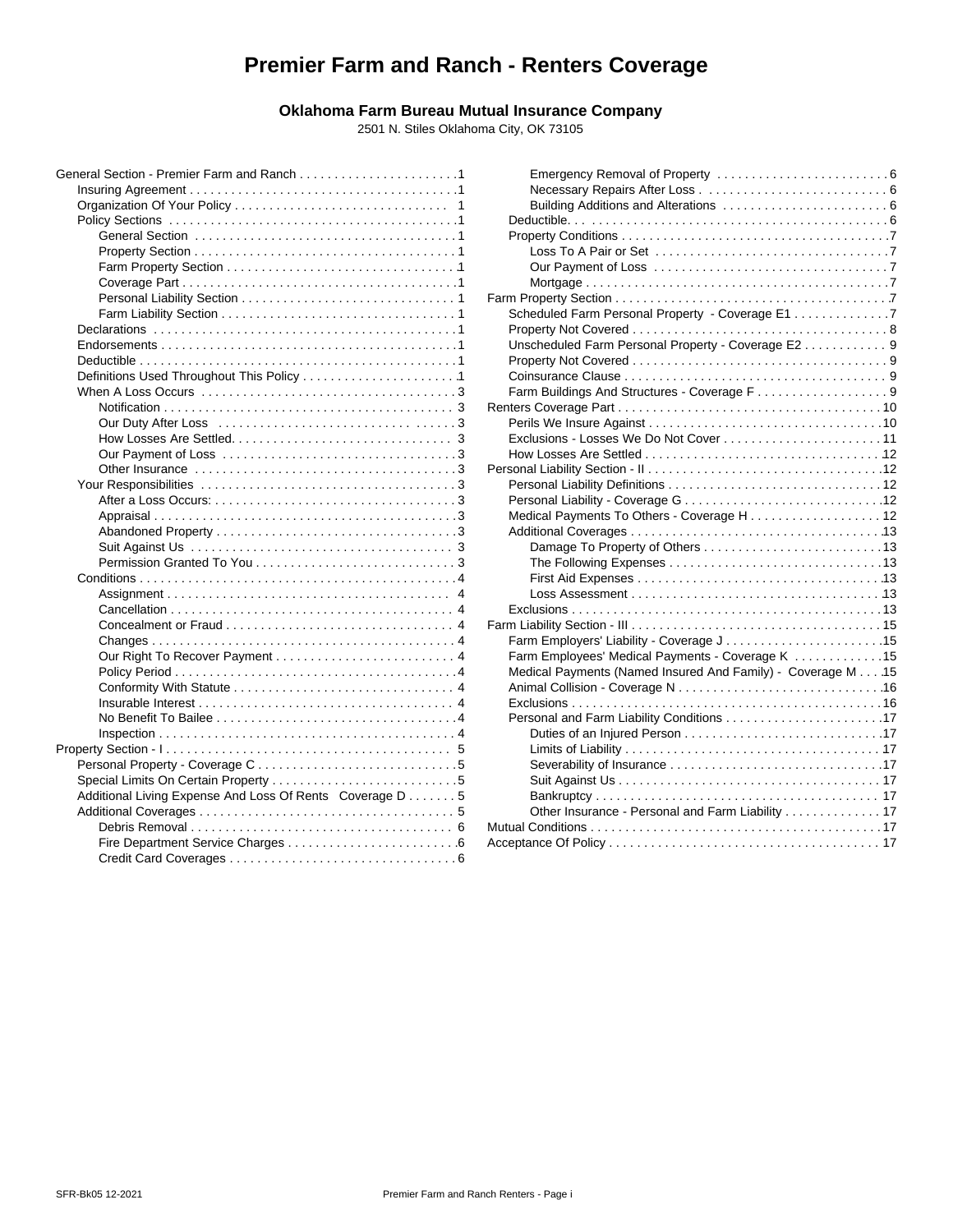# **General Section - Premier Farm and Ranch**

This policy contains all of the coverages **you** selected in one package. It is tailored to meet **your** needs as they were represented to **us** on **your** application.

#### This section includes:

Insuring Agreement, Organization of **Your** Policy, Policy Sections, Declarations, Endorsements, Definitions, When a Loss Occurs, **Your** Responsibilities, Conditions, Mutual Conditions and Acceptance of Policy.

#### **Insuring Agreement**

**We** agree with **you**, in return for **your** prepaid premium payment, to provide insurance subject to all the terms of this policy. The coverages provided, the limits of **our** liability and the premiums are shown on the Declarations page of this policy.

#### **Organization Of Your Policy**

This policy is organized into sections for each part of the policy **you** chose. The Declarations page tells **you** what coverage **you** have at any particular time.

# **Policy Sections**

#### **General Section**

This section contains general information about **your** policy. It includes provisions which apply to the entire policy, including any endorsements. Provisions in the **General Section** apply to all the sections and parts **F1** included in this policy. Additional provisions that are  $h_{h}$ ,  $\overline{h}_{h}$ specific to only certain coverages are located in the sections and coverage parts to which they apply.

#### **Property Section**

This section contains the provisions which insure **your** home, farm property and/or personal property.

#### **Farm Property Section**

This section describes the optional property coverages provided for **your farming** operations which take place on the **insured premises**.

#### **Coverage Part**

The Coverage Part **you** selected includes the provisions which show the property coverage **you** chose, as shown on the Declarations page.

#### **Personal Liability Section**

This section contains the liability and medical coverage parts to protect you from the potential liability exposures created by the occupancy or use of **your** insured property and **your** personal activities.

#### **Farm Liability Section**

This section describes the optional liability coverages provided for **your farming** operations which take place on the **insured premises**.

#### **Declarations**

The Declarations page at the beginning of **your** policy is part of **your** insurance contract. It lists or declares the property and liability exposures **we** agreed to insure. The Declarations page provides specific information about each coverage including deductibles, covered perils, and the amounts of coverage provided for each exposure.

#### **Endorsements**

The Declarations page may also list one or more  $\frac{a}{\alpha}$ endorsements or amendments which expand or reduce  $h_{\text{th}}$  the r **your** coverage. The endorsements allow **us** to tailor **your** policy more closely to **your** specific needs.

#### **Deductible**

- 1. For each **occurrence**, one deductible amount, as shown on the Declarations Page, will be deducted from the amount paid for the loss. The Loss by Windstorm/Hail deductible amount shown on the Declarations Page will be deducted from the amount paid for loss caused by windstorm or hail, and the All Other Property Losses deductible amount shown on the Declarations Page will be deducted from the amount paid for loss caused by anything other than windstorm or hail.
- 2. For loss caused by windstorm or hail, which includes **property damage** covered under **Scheduled Farm Personal Property - Coverage E1**, **Unscheduled Farm Personal Property - Coverage E2**, or **Farm Building and Structures - Coverage F**, but does not include **property damage** covered under **Personal Property - Coverage C**, the amount of the deductible will not exceed the All Other Property Losses deductible amount shown on the Declarations Page. However, the Losses By Windstorm/Hail deductible shown on the Declarations Page will be applied if the **Personal Property - Coverage C** limit shown on the Declarations Page is less than:
	- a. The coverage limit shown on the Declarations Page for any item of the loss covered under **Scheduled Farm Personal Property- Coverage E1**;
	- b. The total actual cash value of all items of the loss under **Unscheduled Farm Personal Property - Coverage E2**; or
	- c. The coverage limit shown on the Declarations Page for any item of the loss covered under**Farm Buildings and Structures- Coverage F**.
- 3. If multiple coverages with different deductible amounts are available as the result of a single **occurrence**, the highest deductible amount will be subtracted from the amount paid for the loss.

#### **Definitions Used Throughout This Policy**

The terms defined below appear in bold type throughout this policy.

- 1. "**You**" and "**your**" mean the Policyholder named on the Declarations page. If the Policyholder shown on the Declarations Page is a person, then "**you**" and "**your**" include, if living in the same household with the Policyholder:
	- a. the spouse of the Policyholder;
	- b. a party to a civil union with the Policyholder; or
	- a person in a legal relationship with the Policyholder, which relationship is substantially similar to that between spouses or those with a civil union.
- 2. "**We**", "**us**" and "**our**" mean the Oklahoma Farm Bureau Mutual Insurance Company.
- 3. "**Bodily injury**" means bodily injury, sickness or disease, and includes care, loss of services and resulting death.

#### 4. "**Business**" means:

- a. any full or part time trade, profession or occupation; and
- b. the rental or holding for rental of any premises by an **insured person**.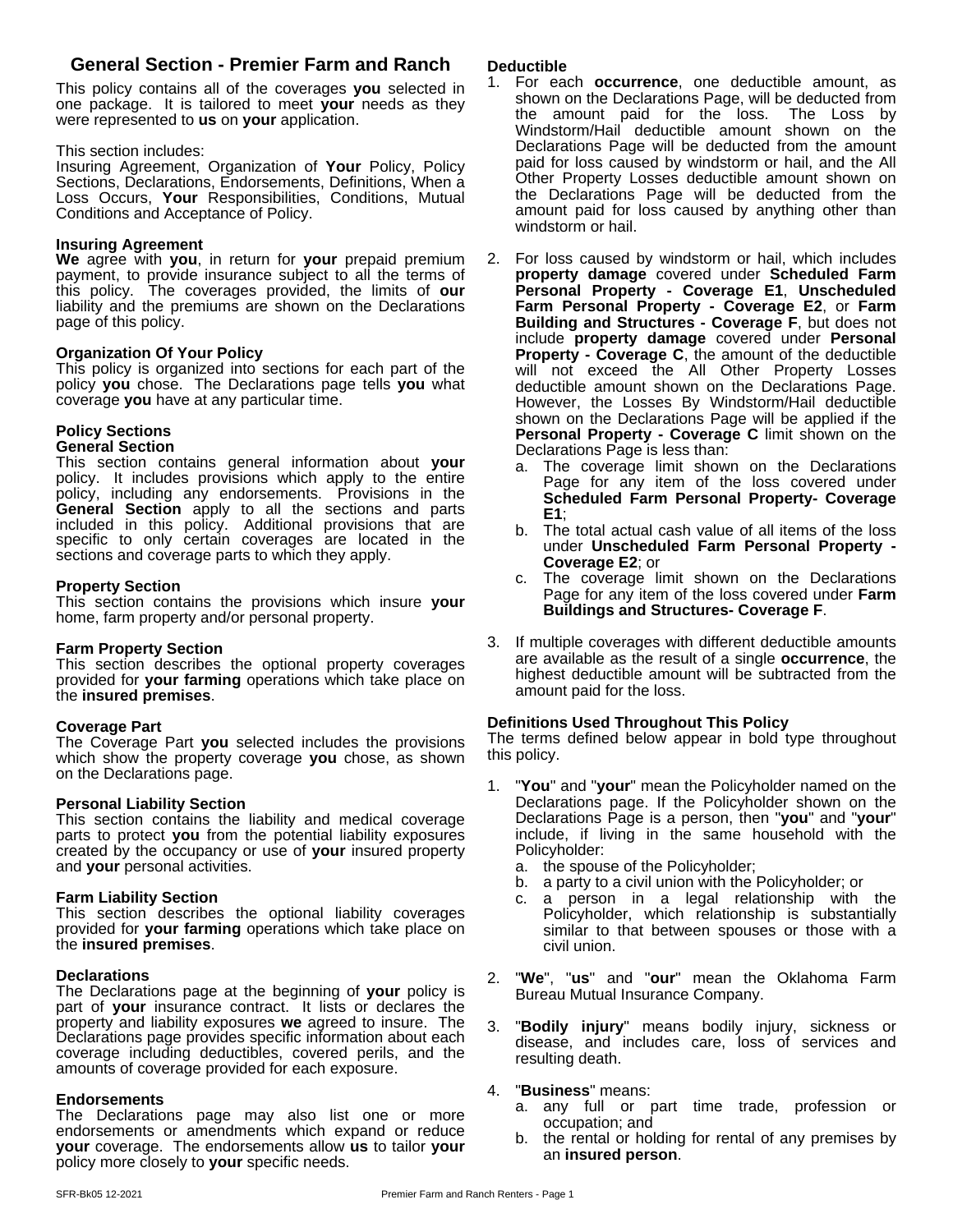But "**Business**" does not mean:

- c. **farming**;
- d. occasional rental or holding for rental of the **residence premises** for use as a dwelling;
- e. rental or holding for rental of part of the **residence premises** for use as a dwelling, unless the rental is to three or more roomers or boarders; or
- f. rental or holding for rental of part of the **residence premises** as a private garage, office, school or studio.

#### 5. "**Cannabis**" means:

- a. any product that consists of or contains any amount of Tetrahydrocannabinol (THC) or any other cannabinoid, regardless of whether any such THC or cannabinoid is natural or synthetic.
- b. paragraph 5.a. above includes, but is not limited to, any of the following containing such THC or cannabinoid:
	- (1) any plant of the genus Cannabis L., or any part of that plant, such as seeds, stems, flowers, stalks and roots; or
	- (2) any compound, byproduct, extract, derivative, mixture or combination, such as:
		- (a) resin, oil or wax;
		- (b) hash or hemp; or
		- (c) infused liquid or edible cannabis;

whether or not derived from any plant or part of any plant described in Paragraph 5.b.(1).

- 6. "**Custom Farming**" means **farming** operations performed by the **insured person** or a **farm employee** on farm premises not owned, leased or rented by the **insured person. "Custom Farming"** does not mean c. the p **farming** operations performed by the **insured person** or a **farm employee** as part of an exchange labor agreement.
- 7. "**Custom Hired Labor**" means the duties of a **farm employee** performed on behalf of the **insured person** on farm premises not owned, leased or rented by the **insured person**.
- 8. "**Cyber Event**" means:
	- a. Unauthorized access to or use of or any unauthorized attempt to access or use any computer system, network, electronic device, or electronic data.
	- b. The introduction of any malicious code, virus, worm, spyware, malware, or any other harmful computer code which is used or designed to access, collect, encrypt, steal, destroy, alter, retrieve, disrupt, exploit or otherwise harm or perpetuate a fraud upon any computer system, network, electronic device, or electronic data.
	- c. Any denial of service attack, threat, or demand for any type of payment, which involves a malicious or otherwise harmful restriction of access to, disablement of, impairment of, or disruption of the normal use, functioning or operation of any computer system, network, electronic device, or electronic data.
- 9. "**Day**" means one **insured person** or one **farm employee** working one day.
- 10. "**Farm employee**" means an employee of an **insured person** whose duties are in connection with **farming** operations of an **insured person**. It does not mean a person working for an **insured person** or under an **insured person's** direction through an exchange labor agreement. It does not mean a **residence employee** or an employee while engaged in an **insured person's business**.
- 11. "**Farming**" means the ownership, maintenance or use of premises for the production of crops or the raising or care of livestock, including all necessary operations. "**Farming**" also includes operation of roadside stands kept mainly for the sale of the **insured person's** farm products.
- 12. "**Fungus**" means any type or form of fungus, including mold, mildew or bacteria, and any mycotoxins, spores, scents or by-products produced or released by fungi.

# 13. "**Insured Person**" means:

- a. **you**;
- **your** relatives residing in **your** household; and
- c. any other person under the age of 21 residing in **your** household, who is in **your** care or the care of a resident relative.

#### 14. "**Insured Premises**" means:

- a. the farm premisesand **residence premises** which is described on the Declarations page;
- b. any other premises acquired by **you** during the term of this policy which **you** intend to use as a **residence premises**;
- c. the part of any other premises where **you** reside and which is shown on the Declarations page;
- d. any part of a premises not owned by an **insured person** where the **insured person** may be temporarily residing or which an **insured person** may occasionally rent for non-**business** purposes;
- e. vacant land owned by or rented to an **insured person**;
- f. cemetery plots or burial vaults owned by an **insured person**;
- g. land on which a single or two family residence is being built for an **insured person**, if the land is owned by or rented to the **insured person**; and
- h. any structures or grounds used by **you** in connection with **your residence premises**.
- 15. "**Occurrence**" means an accident, including continuous or repeated exposure to conditions, which results in **bodily injury** or **property damage**. All **bodily injury** and **property damage** resulting from a common cause shall be considered the result of one **occurrence**.
- 16. "**Property Damage**" means physical injury to or destruction of tangible property, including loss of its use.
- 17. "**Regular Hired Labor**" means the duties of a **farm employee** on the i**nsured premises**.
- 18. "**Residence Employee**" means an employee of an **insured person** whose duties are in connection with the maintenance or use of the **residence premises**. It does not mean a **farm employee** or an employee while engaged in an **insured person's business**.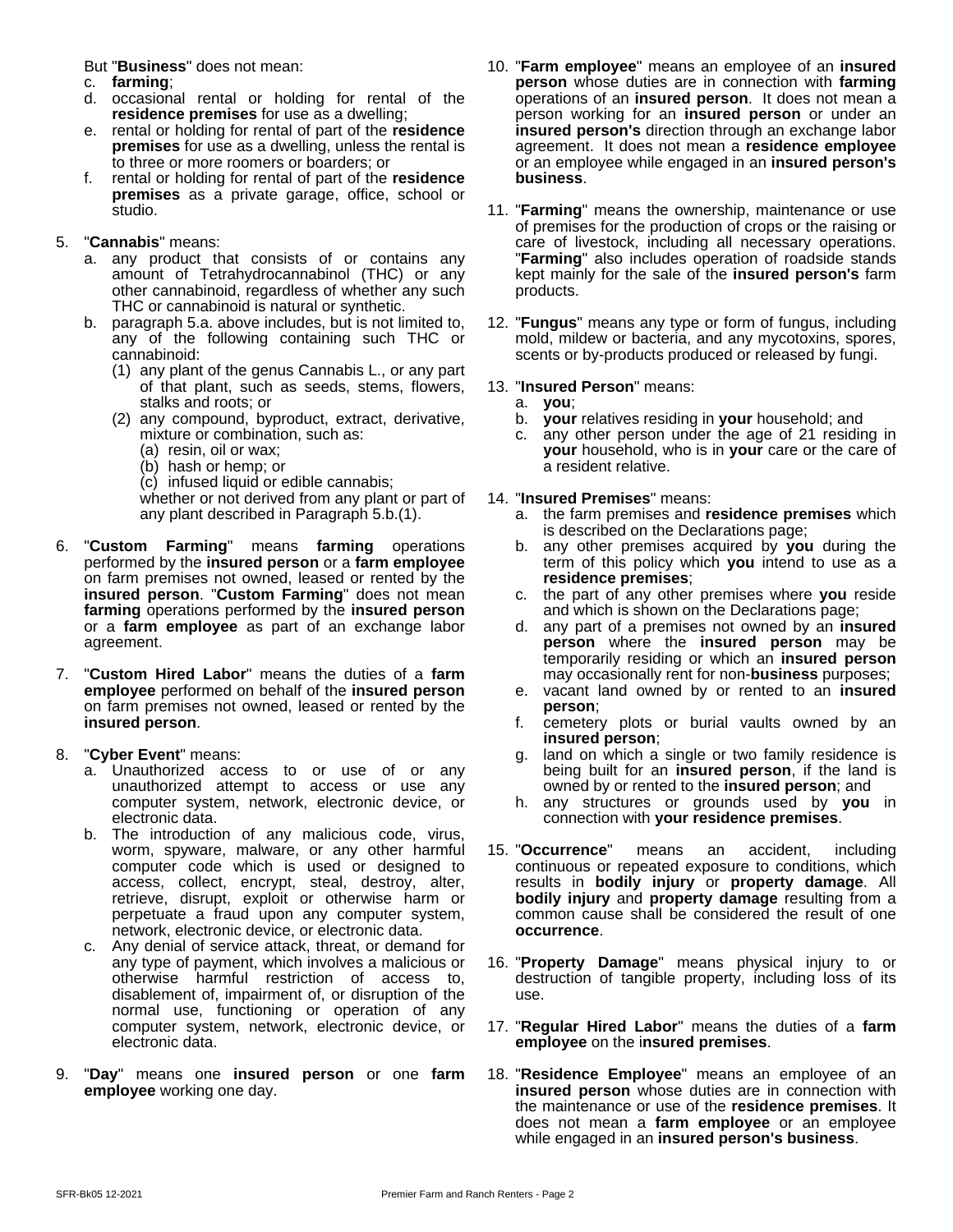- 19. "**Residence Premises**" means the one or two family dwelling where **you** reside, including the building, the grounds adjacent to the dwelling not used for **farming**, and other structures on the grounds. The "**residence premises**" is described on the Declarations page.
- 20. "**Trailer**" means a vehicle designed to be pulled by a:
	- a. private passenger auto; and
	- b. pickup, truck or van.

It also means a farm wagon or farm implement while being towed by, connected to or carried on **your** land motor vehicle.

#### **When A Loss Occurs**

#### **1. Notification**

If a covered loss occurs, the **insured person** must give **us** immediate written notice, including:

- a. **your** name and policy number;
- b. the time, place and circumstances of the accident, **occurrence** or loss; and
- c. the names and addresses of injured persons and witnesses.

In case of theft, also notify the police. In case of loss under Credit Card, Charge Plate, Fund Transfer Card and Check Forgery Coverages, also notify the issuer of card or plate or the bank.

#### **2. Our Duty After Loss**

Within 45 days after receipt of a proof of loss, **we** will submit to **you** a written offer of settlement or a rejection of **your** claim.

#### **3. How Losses Are Settled**

Loss settlement is determined by the particular covered perils **you** chose, which are included in the Coverage Part attached to this policy.

#### **4. Our Payment of Loss**

**We** will adjust any loss with **you**, and pay **you** unless another payee is named on the Declarations page.**We** will pay within 60 days after **we** receive **your** proof of loss and the amount of loss is finally determined by agreement between **you** and **us**, a court judgment or an appraisal award.

#### **5. Other Insurance**

If both this and other insurance apply to a loss, this policy is excess to such other insurance.

#### **Your Responsibilities**

#### **1. After a Loss Occurs:**

- a. protect the property from further damage, making necessary and reasonable repairs to protect the property, and keeping records of the cost of repairs;
- b. make a list of all damaged or destroyed property, showing in detail, quantities, costs, actual cash value and amount of loss claimed;
- c. send to **us**, within 60 days after loss, the above list and a proof of loss signed and sworn to by the **insured person**, including:
	- (1) the information reported in **When A Loss Occurs, 1. Notification** above;
	- (2) the interest of **insured persons** and all others in the property;
	- (3) all encumbrances on the property;
	- (4) other policies covering the loss;
	- (5) changes in title, use, occupancy or possession of the property; and
	- (6) if required, any plans and specifications of the damaged buildings or fixtures;
- d. exhibit the damaged property to **us** and **our** representatives, as often as may be reasonably required;
- e. submit to statements and examinations, while not in the presence of any other **insured person**, under oath by any person named by **us** and sign the transcript of the examinations;
- f. produce for examination, with permission to copy, all books of account, bills, invoices, receipts and other vouchers as **we** may reasonably require;
- g. produce receipts for any increased costs to maintain **your** standard of living while **you** reside elsewhere, and records pertaining to any loss of rental income;
- h. send **us** promptly any legal papers received relating to any claims or suit; and
- i. cooperate with **us** and assist **us** in any matter relating to a claim or suit.

#### 2. **Appraisal**

If **you** and **we** fail to agree on the amount of loss, either party may make written demand for an appraisal. Each party will select an appraiser and notify the other of the appraiser's identity within 20 days after the demand is received. The appraisers will select a competent and impartial umpire. If the appraisers are unable to agree upon an umpire within 15 days, **you** or **we** can ask a judge of a court of record in the county where the **residence premises** is located to select an umpire.

The appraisers shall then appraise the loss, stating separately the loss to each item. If the appraisers submit a written report of an agreement to **us**, the amount agreed upon shall be the amount of loss. If they cannot agree, they will submit their differences to the umpire. A written award by two will determine the amount of loss.

Each party will pay the appraiser it chooses, and equally pay expenses for the umpire and all other expenses of the appraisal.

#### **3. Abandoned Property**

**We** are not obliged to accept abandoned property.

#### **4. Suit Against Us**

**We** may not be sued unless there is full compliance with all the terms of this policy. Suit must be brought within one year after the loss or damage occurs.

#### **5. Permission Granted To You**

**You** may make alterations, additions and repairs to **your** building and complete structures under construction. The **residence premises** may be vacant or unoccupied without limit of time, except where this policy specifies otherwise.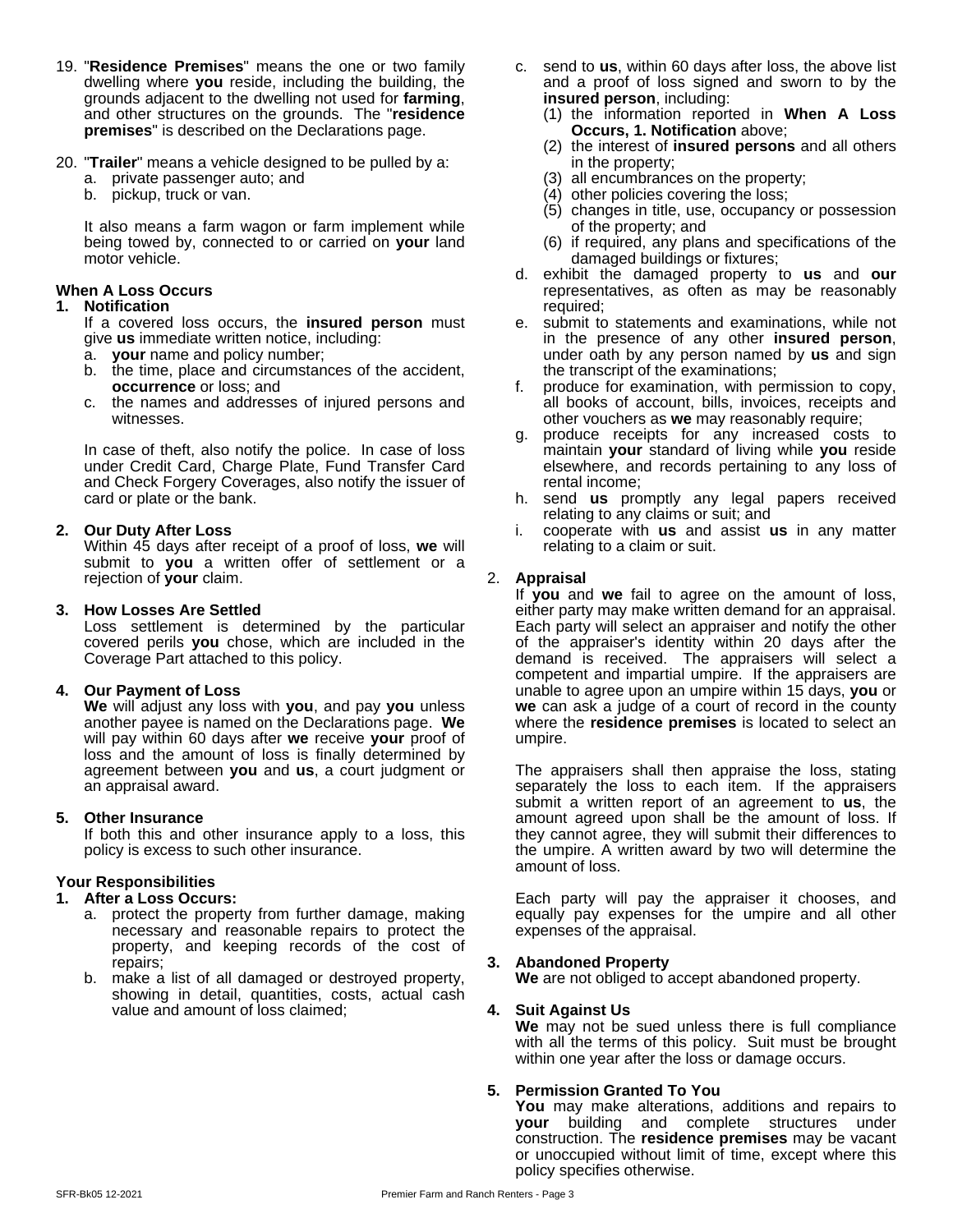# **Conditions**

#### **1. Assignment**

Interest in this policy may not be transferred without **our** written consent. But, if the Policyholder named on the Declarations page or the spouse of the Policyholder residing in the same household dies, the policy will cover:

- a. any surviving member of the deceased's household who was covered under this policy at the time of death, but only while a resident of the **insured premises**;
- b. the legal representative of the deceased person while acting within that capacity; and
- c. any person having proper custody of insured property until a legal representative is appointed.

# **2. Cancellation**

- a. **You** may cancel this policy at any time by returning it to **us** or by notifying **us** in writing of the date cancellation is to take effect.
- b. **We** may cancel this policy only for the reasons stated in this Condition by notifying **you** in writing of the date cancellation takes effect.

This cancellation notice may be delivered to **you** or mailed to **you** at **your** mailing address shown on the Declarations page. Proof of mailing shall be sufficient proof of notice.

- (1) When **you** have not paid the premium, whether payable to **us** by cash or under any finance or credit plan, **we** may cancel at any time by notifying **you** at least 10 days before the date cancellation takes effect.
- (2) When this policy has been in effect for less than 45 business days and is not a renewal with **us**, we may cancel for any reason by notifying **you** at least 10 days before the date cancellation takes effect.
- (3) When this policy has been in effect for 45 business days or more, or at any time if it is a renewal with **us**, **we** may cancel if there has been a material misrepresentation of fact which, if known to **us**, would have caused **us** not to issue the policy or if the risk has changed substantially since the policy was issued. This can be done by notifying **you** at least 30 days before the date cancellation takes effect.
- (4) When this policy is written for a period longer than one year, **we** may cancel for any reason at anniversary by notifying **you** at least 30 days before the date cancellation takes effect.
- c. When this policy is canceled, the premium for the period from the date of cancellation to the expiration date will be refunded. When **you** request cancellation, the return premium will be based on **our** short rate table. When **we** cancel, the return premium will be pro rata.
- d. If the return premium is not refunded with the notice of cancellation or when this policy is 9. notice of cancellation or when this policy is returned to **us**, **we** will refund the premium within a reasonable time after the date cancellation takes effect.

# **3. Concealment or Fraud**

- a. SECTION 3613.1 OF TITLE 36 OF THE<br>OKLAHOMA STATUTES: "WARNING: ANY OKLAHOMA STATUTES: **"WARNING: ANY PERSON WHO KNOWINGLY, AND WITH INTENT TO INJURE, DEFRAUD OR DECEIVE ANY INSURER, MAKES ANY CLAIM FOR THE PROCEEDS OF AN INSURANCE POLICY CONTAINING ANY FALSE, INCOMPLETE OR MISLEADING INFORMATION IS GUILTY OF A FELONY."**
- b. This entire policy is voidable if an **insured person** has intentionally concealed or misrepresented any material fact or circumstance relating to this insurance, or acted fraudulently or made false statements relating to this insurance.

#### **4. Changes**

This policy and the Declarations page include all the agreements between **you** and **us** relating to this insurance. No change or waiver may be effected in this policy except by endorsement issued by **us**. If a premium adjustment is necessary, **we** will make the adjustment as of the effective date of the change. If any coverage **you** have under this policy is broadened without charge during the policy period, this policy will automatically provide the broadened coverage when effective.

# **5. Our Right To Recover Payment**

After making payment under this policy, **we** will have the right to recover to the extent of **our** payment from anyone held responsible. This right will not apply under the **Property Section** if **you** have waived it in writing prior to loss. The **insured person** will do whatever is required to transfer this right to **us**.

This condition does not apply under the **Personal Liability Section** to **Coverage H - Medical Payments To Others** or **Additional Coverages - Personal Liability Damage To Property of Others**.

# **6. Policy Period**

This policy applies to losses, **bodily injury** or **property damage** which occur during the policy period. It may be renewed for successive policy periods if the required premium is paid and accepted by us on or before the expiration of the current policy period. The premium will be computed at **our** then current rate for coverage then offered.

#### **7. Conformity With Statute**

Should any terms of this policy be in conflict with the statutes of Oklahoma, the terms are amended to conform with such statutes.

#### **8. Insurable Interest**

**We** will not pay more than the insurable interest an **insured person** has in the covered property at the time of loss.

#### **9. No Benefit To Bailee**

This insurance will not, in any way, benefit any person or organization who may be caring for or handling property for a fee.

#### **10. Inspection**

**We** shall be permitted at all reasonable times during the policy period, to inspect the plants, works, machinery and appliances covered by this policy.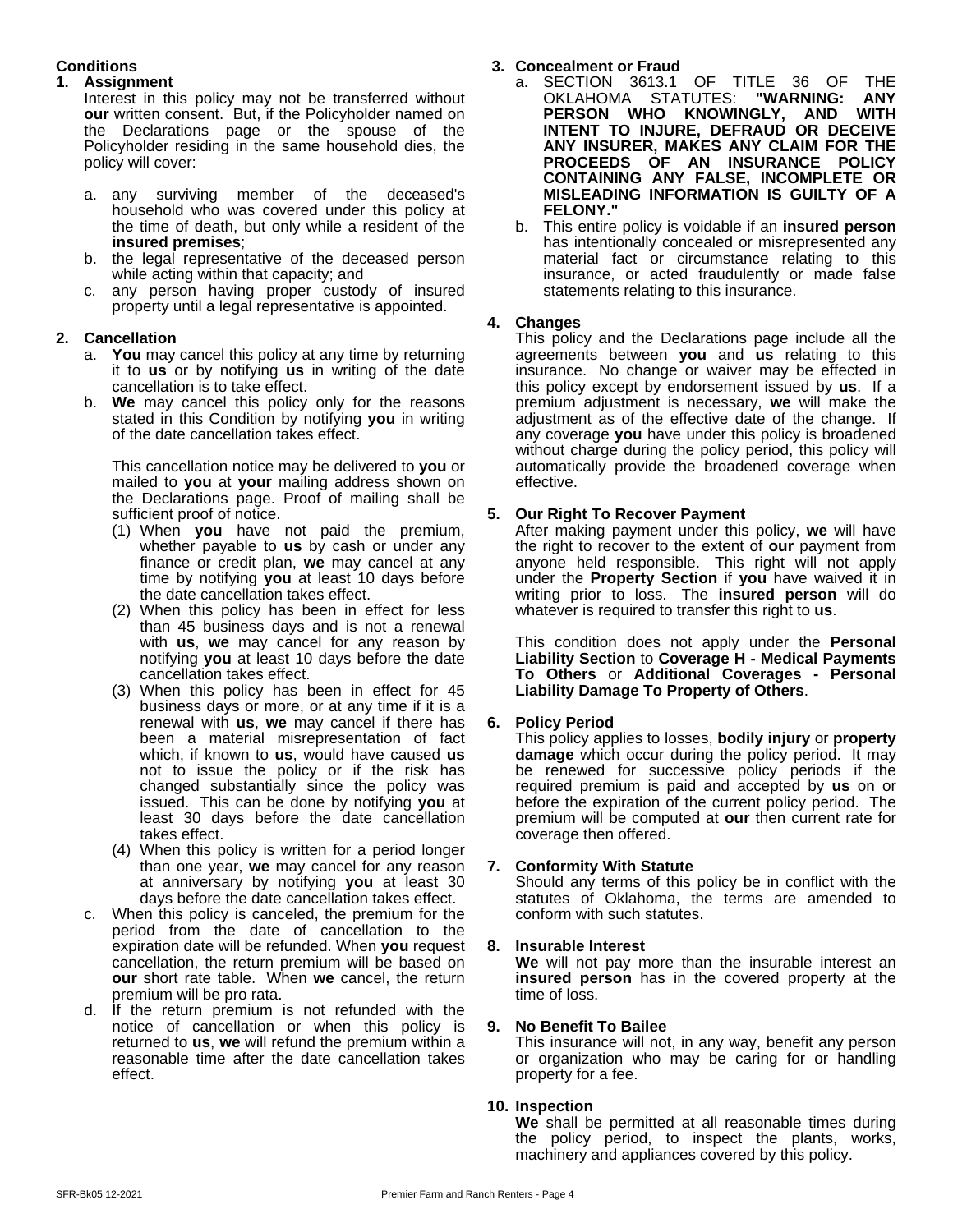This Section, combined with the **General Section**, the **Farm Property Section** and the **Coverage Part**, provides the property coverage **you** selected, as identified on the Declarations page.

This Section includes:

Personal Property - Coverage C, Exclusions, Special Limits Limit of Insurance on Certain Property, Additional Living Expenses and Loss of Rents - Coverage D, Additional Coverages, Deductible, and Property Conditions.

# **Personal Property - Coverage C**

**We** cover personal property owned or used by an **insured person** anywhere in the world. Any personal property, which is usually at a residence other than the **residence premises**, is covered for up to 10% of the **Personal Property - Coverage C** limit, but not less than \$1,000. This limitation does not apply to personal property in a 5. newly acquired principal residence for the first 30 days after **you** begin to move there.

If **you** ask **us**, **we** will cover personal property owned by others while it is on the part of the **residence premises** occupied by an **insured person**. Also, if **you** ask **us**, **we** will cover personal property of a houseguest or **residence employee** in any residence of an **insured person**.

**We** do not cover:

- 1. farm personal property;
- 2. animals, birds or fish;
- 3. land motor vehicles and their parts, equipment and accessories. **We** do provide coverage if the land motor vehicle is not subject to motor vehicle registration and 11.\$10,000 Land motorized vehicles. it is used exclusively to service the **residence premises**;
- 4. all-terrain vehicles (ATV's), utility vehicles (UTV's), recreational off-road vehicles, or vehicles with less than 4 wheels, and their parts, equipment and accessories;
- 5. aircraft and their tires, parts, equipment and accessories;
- 6. property of roomers and boarders not related to an **insured person**, or property of tenants;
- 7. property rented or held for rental to others by an **insured person**, or property furnished to or held as furnishings for **farm employees**. But, **we** do cover that property while on the part of the **residence premises** used exclusively by an **insured person** or roomers and boarders;
- 8. property in that part of the **residence premises** rented or held for rental to others (except roomers or boarders) by an **insured person**;
- 9. radios, tape players and other devices for the recording, reproduction, receiving or transmitting of sound or pictures which may be operated by power from the electrical system of a land motorized vehicle while in or upon that vehicle. Accessories to these devices, including antennas, tapes and records are not covered while in or upon a land motorized vehicle;
- 10. property specifically described and insured by this or any other insurance;
- 11. farm operations records expenses;

12. **cannabis**;

13. loss, damage, cost or expense directly or indirectly caused by, resulting from, or arising out of a **cyber event**. Such loss, damage, cost or expense is excluded regardless of any other cause or event that contributes concurrently or in any sequence to the loss.

### **Property Section - I** Special Limits on Certain Property

Special limits apply to the following groups of personal property. These limits do not increase the amount of insurance under **Personal Property - Coverage C**. The limit of insurance for each group is the maximum **we** will pay for any one **occurrence** for all property included in the group.

#### **Personal Property Group**

- 1. \$ 200 Money, bank notes, bullion, coins and medals and other numismatic property, and precious metals including platinum, gold and silver, but not goldware or silverware.
- 2. \$1,000 Securities, accounts, deeds, evidence of debt, letters of credit, notes other than bank notes, passports, manuscripts, tickets, stamps and other philatelic property.
- \$1,000 Cemetery markers, headstones and urns.
- 4. \$1,000 Watercraft, including their **trailers**, furnishings, equipment and outboard motors.
- \$1,000 **Trailers** not used to tow watercraft.
- 6. \$1,000 Theft of jewelry, watches, precious and semiprecious stones and furs, including any article containing fur which represents its principal value.
- \$2,000 Theft of guns.
- \$2,500 Theft of silverware, goldware and pewterware.
- 9. \$5,000 Electronic data processing equipment and the recording or storage media used with that equipment, whether or not it is **business** property, while used principally on the **residence premises**.
- 10. \$ 500 Property used or intended for use in a **business**, not including electronic data processing equipment or the recording or storage media used with that equipment.
- 

#### **Additional Living Expense and Loss Of Rents - Coverage D**

If a covered loss makes **your residence premises** uninhabitable, **we** will pay, at **your** option either:

- 1. the reasonable increase in **your** living expenses necessary to maintain **your** normal standard of living while **you** live elsewhere; or
- 2. the fair rental value of the part of the **residence premises** where **you** reside, less any charges and expenses which do not continue while the **residence premises** is uninhabitable.

**We** will pay for the shortest time needed:

- 1. to repair or replace the damaged property; or
- 2. for **you** to permanently relocate.

**We** will also pay for **your** loss of normal rents resulting from a covered loss while the rented part of a **residence premises** is uninhabitable, less charges and expenses which do not continue during that time. We will pay this loss of normal rents only for the shortest time needed to make the rented part habitable.

If damage caused by a peril **we** insure against occurs at a neighboring premises, **we** will pay reasonable additional living expenses and loss of normal rents for up to two weeks should civil authorities prohibit occupancy of the **residence premises**.

These periods of time will not be shortened by the expiration of this policy.

**We** will not pay for loss or expense due to the cancellation of a lease or agreement.

No deductible will apply to these coverages.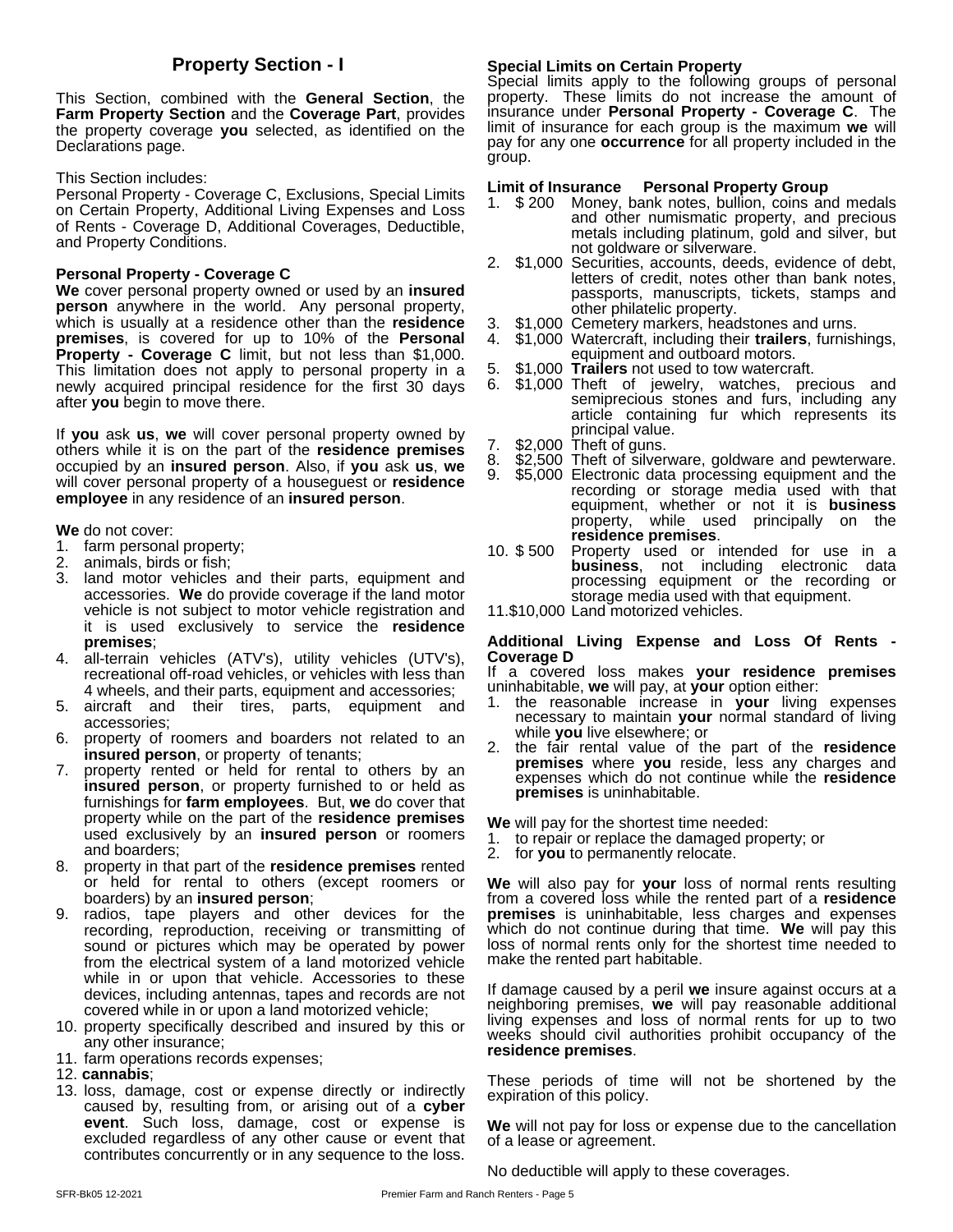### **Additional Coverages**

#### **1. Debris Removal**

**We** will pay reasonable expenses **you** incur to remove debris of covered property following a loss from a peril **we** insure against.

If the cost to repair or replace that property, plus the cost of its debris removal, is more than the applicable limit of liability for the property, **we** will pay up to an additional 5% of the limit of liability shown on the Declarations page for the property.

**We** will also pay up to \$500 in the aggregate for any one loss for reasonable expenses incurred by **you** in removing any fallen trees from the **residence premises** if:

- a. the trees damage covered property within 100 feet of the dwelling insured under**Dwelling - Coverage A**;
- b. the falling of the trees is caused by any peril **we** insure against; and
- c. this coverage is not provided elsewhere in this policy.

#### **2. Fire Department Service Charges**

**We** will pay up to \$500 for **your** liability under an agreement for service charges made by a fire department when called to protect **your** covered property from a peril **we** insure against.

Payments are in addition to the amount of insurance applying to the loss.

No deductible applies to this coverage.

#### 3. **Credit Card, Charge Plate, Fund Transfer Card, Check Forgery and Counterfeit Money Coverages**

a. **Credit Card, Charge Plate and Fund Transfer Card Coverage**

If an **insured person** is legally required to pay for the unauthorized use of a credit card or charge plate issued to the **insured person**, **we** will cover the loss.

**We** will also pay for loss which results from unauthorized use of a fund transfer card issued to an **insured person**. A fund transfer card is one used for deposit, withdrawal or transfer of funds.

But **we** will not cover use of the credit card, charge plate or fund transfer card by a resident of **your** household. **We** also will not cover use by someone to whom an **insured person** has given the card or plate. **We** will not cover any use unless the **insured person** has metall the terms under which the card or plate was issued.

#### b. **Check Forgery Coverage**

**We** coverloss to an **insured person** caused by forgery or alteration of a check. This includes all negotiable instruments.

#### c. **Counterfeit Money Coverage**

**We** coverloss sustained by an **insured person** through acceptance in good faith of counterfeit United States or Canadian paper currency.

**We** will not pay more than \$1,000 for any one **occurrence** involving one or more of these coverages.

**We** do not cover any loss that arises from **business** pursuits or dishonesty of the **insured person**.

No deductible applies to these coverages.

If a claim is made or suit is brought against the **insured perso**n for liability under the Credit Card, Charge Plate or Fund Transfer Card Coverage, **we** will defend the **insured person**. **We** will use **our** lawyers and bear the expense.

**We** may at **our** option and at **our** expense, defend the **insured person** or that person's bank against a suit to enforce payment under the Check Forgery Coverage.

**We** may investigate any claim or settle any suit as we think appropriate. We will not defend after we have paid an amount equal to the limit of **our** liability.

#### **4. Emergency Removal of Property**

**We** will pay for property damaged in any way being removed or while removed from a premises because of danger from a peril **we** insure against.

Coverage is limited to a 30 day period from date of removal. Payments will not increase the amount of insurance applying to the covered property.

#### **5. Necessary Repairs After Loss**

**We** will pay the reasonable cost of necessary repairs made solely to protect covered property from additional damage following a loss from a peril **we** insure against. Payments will not increase the amount of insurance applying to the covered property.

### **6. Building - Additions and Alterations**

**We** will cover, under Personal Property Coverage, building additions, alterations, fixtures, installations and improvements made to the portion of the **residence premises** used exclusively by **you** and made or acquired at **your** expense. **We** will pay up to 10% of the limit of liability that applies to Personal Property Coverage.

#### **Deductible**

1. For each **occurrence**, one deductible amount, as shown on the Declarations Page, will be deducted from the amount paid for the loss. The Loss by Windstorm/Hail deductible amount shown on the Declarations Page will be deducted from the amount paid for loss caused by windstorm or hail, and the All Other Property Losses deductible amount shown on the Declarations Page will be deducted from the amount paid for loss caused by anything other than windstorm or hail.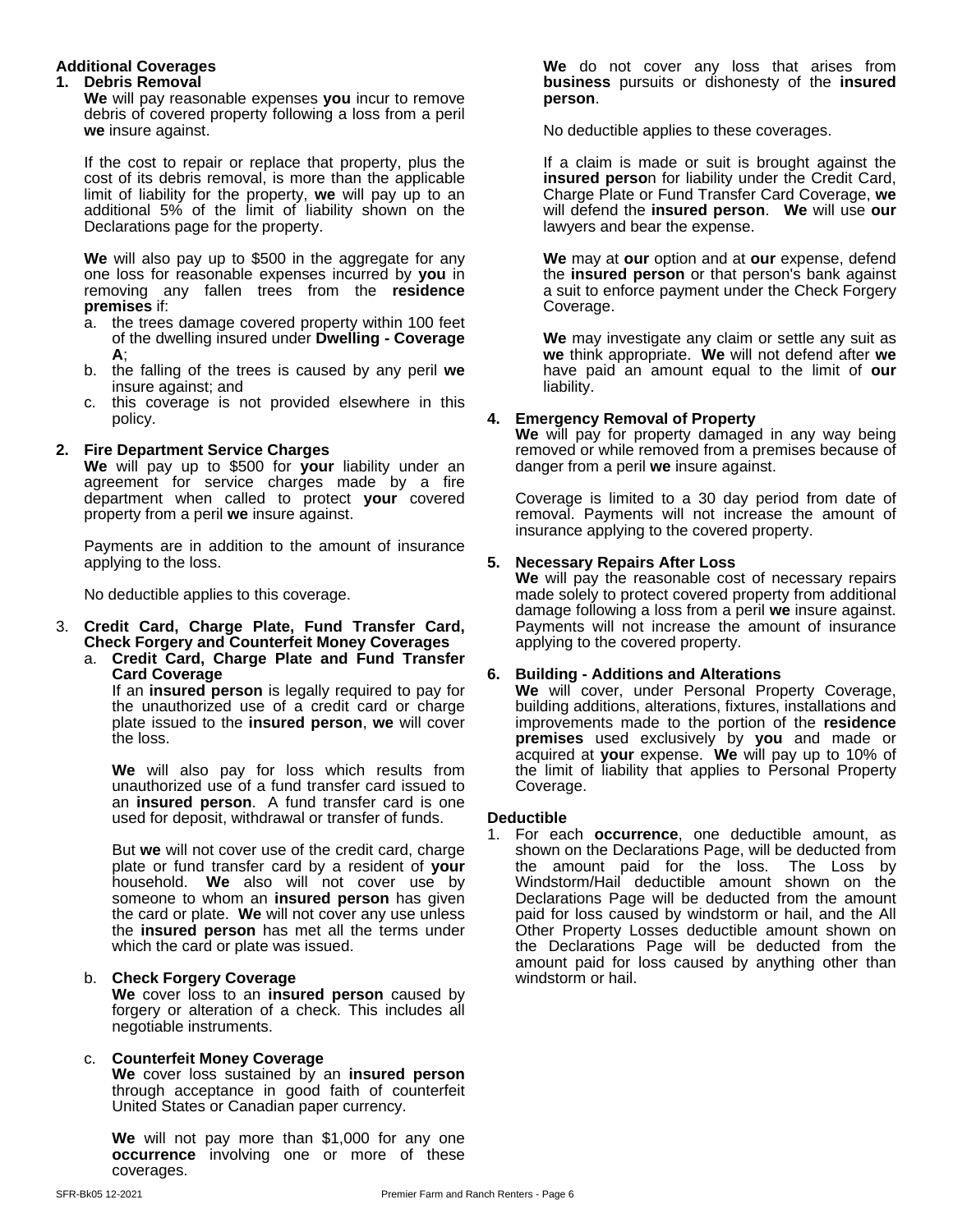- 2. For loss caused by windstorm or hail, which includes **property damage** covered under **Scheduled Farm Personal Property - Coverage E1**, **Unscheduled Farm Personal Property - Coverage E2**, or **Farm Building and Structures - Coverage F**, but does not include **property damage** covered under **Personal Property - Coverage C**, the amount of the deductible will not exceed the All Other Property Losses e. afte deductible amount shown on the Declarations Page. However, the Losses By Windstorm/Hail deductible shown on the Declarations Page will be applied if the **Personal Property - Coverage C** limit shown on the Declarations Page is less than:
	- a. The coverage limit shown on the Declarations Page for any item of the loss covered under **Scheduled Farm Personal Property- Coverage E1**;
	- b. The total actual cash value of all items of the loss under **Unscheduled Farm Personal Property - Coverage E2**; or
	- c. The coverage limit shown on the Declarations Page for any item of the loss covered under **Farm Buildings and Structures- Coverage F**.
- 3. If multiple coverages with different deductible amounts are available as the result of a single **occurrence**, the highest deductible amount will be subtracted from the amount paid for the loss.

#### **Property Conditions**

These Conditions are in addition to those shown in the **General Section**.

#### **1. Loss To A Pair or Set**

**We** may repair or replace any part of the pair or set to restore it to its value before the loss, or **we** may pay the difference between the actual cash value of the property before and after the loss.

#### **2. Our Payment of Loss**

**We** will adjust any loss with **you**, and pay **you** unless another payee is named on the Declarations page.**We** will pay within 60 days after **we** receive **your** proof of loss and the amount of loss is finally determined by agreement between **you** and **us**, a court judgment or an appraisal award.

#### **3. Mortgagee**

A loss shall be payable to any mortgagee named in the Declarations, to the extent of their interests and in the order of precedence. Mortgagee includes a trustee under a trust deed or a contract seller under a land contract.

#### **Our Duties**

**We** will:

- a. protect the mortgagee's interests in the insured building; and
- b. give the mortgagee 10 days notice before canceling this policy.

#### **Mortgagee's Duties**

The mortgagee will:

- a. furnish proof of loss within 60 days if the **insured person** fails to do so;
- b. pay upon demand any premium due if the **insured person** fails to do so;
- c. notify **us** of any change of ownership or occupancy or any increase in hazard of which the mortgagee has knowledge;
- d. give **us** the right of recovery against any party liable for loss; but giving **us** this right will not impair the right of the mortgagee to recover the full amount of the mortgagee's claim; and
- e. after a loss, permit **us** to satisfy the mortgagee requirement and receive full transfer of the mortgage.

# **Farm Property Section**

This Section, combined with the **General Section**, the **Personal Property Section** and the Coverage Part, provides the property coverage you selected, as identified on the Declarations page.

This Section includes Scheduled Farm Personal Property - Coverage E1, Unscheduled Farm Personal Property - Coverage E2, Farm Buildings and Structures - Coverage F.

#### **Scheduled Farm Personal Property - Coverage E1**

**We** cover the following types of **Scheduled Farm Personal Property** for which an amount of insurance is shown on the Declarations Page:

**Grain**. **We** cover:

- 1. grain;
- 2. threshed seeds or beans;
- 3. silage;
- 4. ground feed; and
- 5. manufactured and compounded stock foods, if in buildings, structures, sacks, wagons or trucks. Grain in stacks, shocks, swaths or piles in the open is covered only against loss by fire. **We** do not cover grain under Government Loan.

Hay in Buildings. We cover hay, straw, and fodder, in buildings or structures.

**Hay in the Open. We** cover hay, straw, and fodder, in stacks, windrows, and bales, only while in the open, and only against loss by fire.

One stack means hay, straw, or fodder, in one area separated by a clear space of 100 feet or more from any other hay, straw, or fodder, in the open.

**You** may apply 10% of the amount of insurance set for grain, hay in buildings, and hay in the open, to cover grain, hay in buildings, and hay in the open, while away from the **insured premises** but within 100 miles of the **residence premises**. But **we** will not cover these items while:

- 1. stored or being processed in manufacturing plants, public elevators, warehouses, seed houses, or drying plants;
- 2. in transit by common carrier; or
- 3. in public sales barns and yards.

**Tools, Supplies and Equipment**. **We** cover tools, supplies and equipment used in operating the farm. **We** will pay no more than \$2,500 for any one item.

#### **We** do not cover:

- 1. property specifically described and insured by this or any other insurance;
- 2. brooders, fences, windmills and wind chargers and their towers;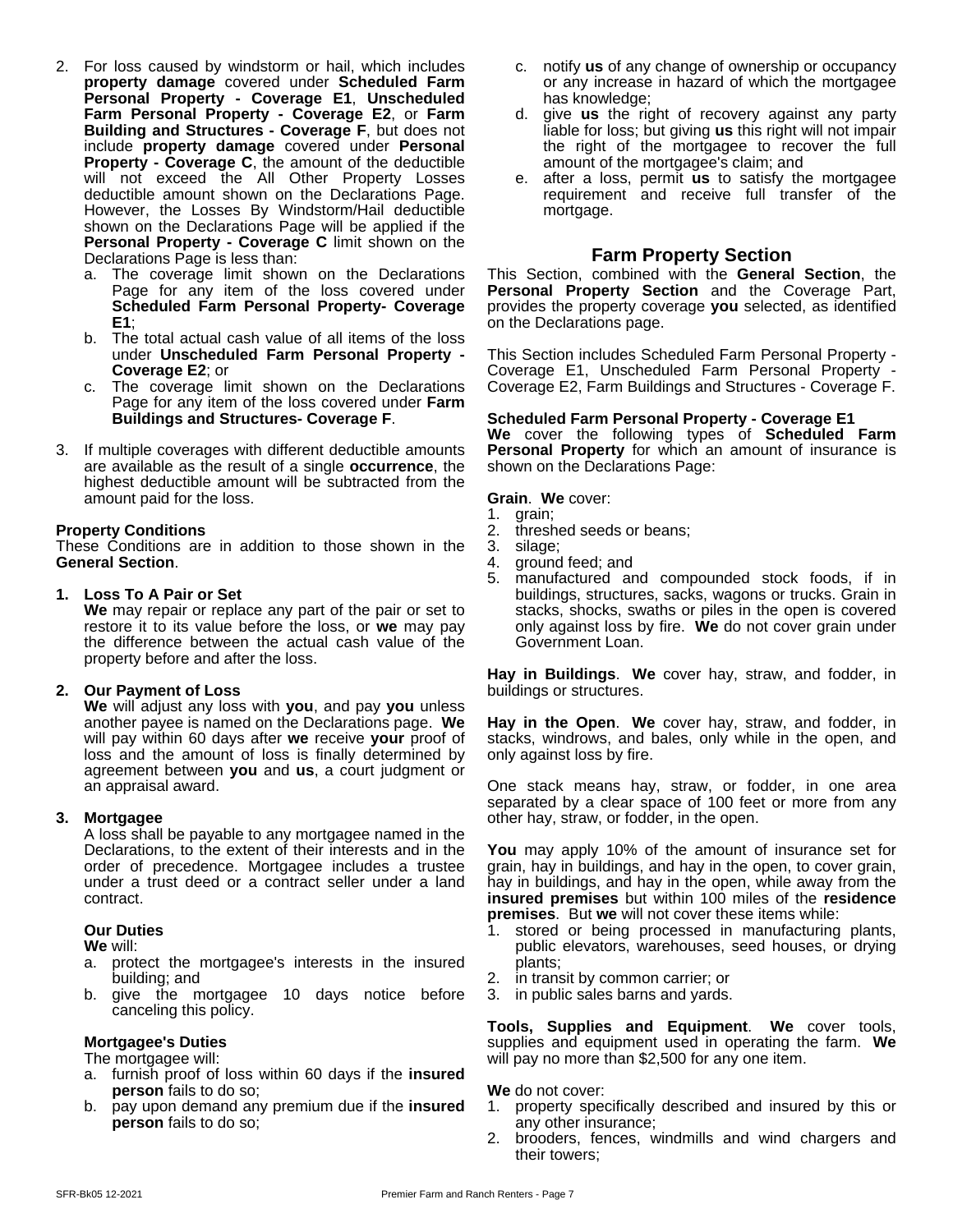- 3. land motorized vehicles and their parts, equipment and accessories;
- 4. watercraft and their parts, equipment and accessories;
- 5. aircraft, and their tires, parts, equipment and accessories;
- 6. threshing machines, tractors, combines, corn pickers, hay balers, harvesters, peanut diggers, potato diggers and pickers, cotton pickers, crop driers, sawmill equipment, irrigation motors, pumps and equipment;
- 7. manufactured fuels and their containers;
- 8. bulk milk tanks, bulk feed tanks, barn cleaner, pasteurizers, boilers or any permanent fixtures attached to or within a building; or
- 9. portable buildings and portable structures.

**Specifically Insured Machinery**. Items of machinery, vehicles and equipment for which an amount of insurance is specifically set are covered within 100 miles of the **residence premises**.

**We** do not cover land motor vehicles subject to motor vehicle registration and their parts, equipment and  $\frac{2}{3}$ . accessories.

**We** do not cover all-terrain vehicles (ATV's), utility vehicles <sup>5.</sup><br>(UTV's), recreational off-road vehicles, or vehicles with less 6. (UTV's), recreational off-road vehicles, or vehicles with less  $\frac{6}{7}$ . than 4 wheels, and their parts, equipment and accessories.

**We** cover replacements for specifically insured machinery for no more than the smaller of:

- 1. the amount of insurance specified for the replaced item; or
- 2. actual cash value.

Within 30 days after acquiring the replacement, **you** must notify **us**, giving a full description and paying any additional premium. If this is not done, the amount of insurance for the replaced item applies.

**Newly Acquired or Borrowed Farm Machinery, Vehicles and Equipment**. If the Declarations Page lists scheduled items of farm machinery, vehicles or equipment for which an amount of insurance is specifically set and a premium charged under **Scheduled Farm Personal Property - Coverage E1**, **we** will cover newly acquired or borrowed farm machinery, vehicles or equipment. **We** will pay no more than \$20,000 for all newly acquired or borrowed farm machinery, vehicles and equipment.

Within 30 days of acquisition of any newly acquired farm machinery, vehicles and equipment, **you** must notify **us**, giving a full description and paying any additional premium. If this is not done, coverage for the newly acquired farm machinery, vehicles and equipment ceases.

**We** do not cover newly acquired or borrowed:

- 1. brooders, fences, windmills and wind chargers and their towers;
- 2. land motor vehicles subject to motor vehicle registration and their parts, equipment and accessories;
- 3. all-terrain vehicles (ATV's), utility vehicles (UTV's), recreational off-road vehicles, or vehicles with less than 4 wheels, and their parts, equipment and accessories;
- 4. watercraft and their parts, equipment and accessories;
- 5. aircraft, and their tires, parts, equipment and accessories;
- 6. threshing machines, crop driers and sawmill equipment;
- 7. manufactured fuels and their containers; or
- 8. replacements for farm machinery, vehicles and equipment specifically described.

**Livestock**. Insurance for covered livestock applies on and off the **insured premises**. But, it does not apply to livestock while in transit by common carrier, or in slaughterhouses, packing plants, public stockyards, public sales barns, and public sales yards.

**We** will pay no more than the smallest of the following for any one animal:

- 1. 120% of the average value per head of livestock. This average value is the amount of insurance for the class of livestock divided by the number of head of that class owned by an **insured person** at the time of loss (In applying this clause, each horse, mule or head of cattle under one year of age shall be counted as one-half head); or
- 2. the actual cash value of the destroyed or damaged animal.

**We** do not cover loss to livestock caused by:

- 1. running into streams or ditches;
- 2. running against fences or other objects;
- 3. smothering;
- fright;
- 5. freezing;
- gunshot; or
- drowning.

**Farm Operations Records Expenses. We** cover books of account, manuscripts, abstracts, drawings, card index systems and other records. **We** also cover the cost incurred for copying such records. But, in the case of electronic data processing materials, **we** will pay only the cost of unexposed or blank film, tape, disc, drum, cell or other magnetic or storage media. And, **we** do not cover computer software programs which are used to operate farm machinery or equipment.

**Portable Buildings and Portable Structures**. **We** cover portable buildings and structures owned by an **insured person**. **We** will pay no more for each damaged portable building or structure than the following:

The stated amount of insurance multiplied by the ratio of the value of such building or structure to the total value of all portable buildings and structures owned by **you** at the time of loss.

**Irrigation Equipment**. **We** cover irrigation equipment which consists of motors, pumps, and pipes.

#### **Property Not Covered**

Under **Scheduled Farm Personal Property - Coverage E1**, **we** do not cover loss to:

- 1. growing crops and stubble;
- 2. radios, tape players and other devices for the recording, reproduction, receiving or transmitting of sound or pictures which may be operated by power from the electrical system of a land motorized vehicle while in or upon that vehicle. However, **we** do cover loss to such devices for which an amount of insurance is shown on the Declarations Page. Accessories to these devices, including antennas, tapes and records are not covered while in or upon a land motorized vehicle. This exclusion does not apply to GPS units, crop monitors, or autosteer systems;
- 3. contents of a rice warehouse, rice drying house, cotton gin building, part of a cotton gin plant, or located on gin premises, or machinery, vehicles or implements that are part of these operations;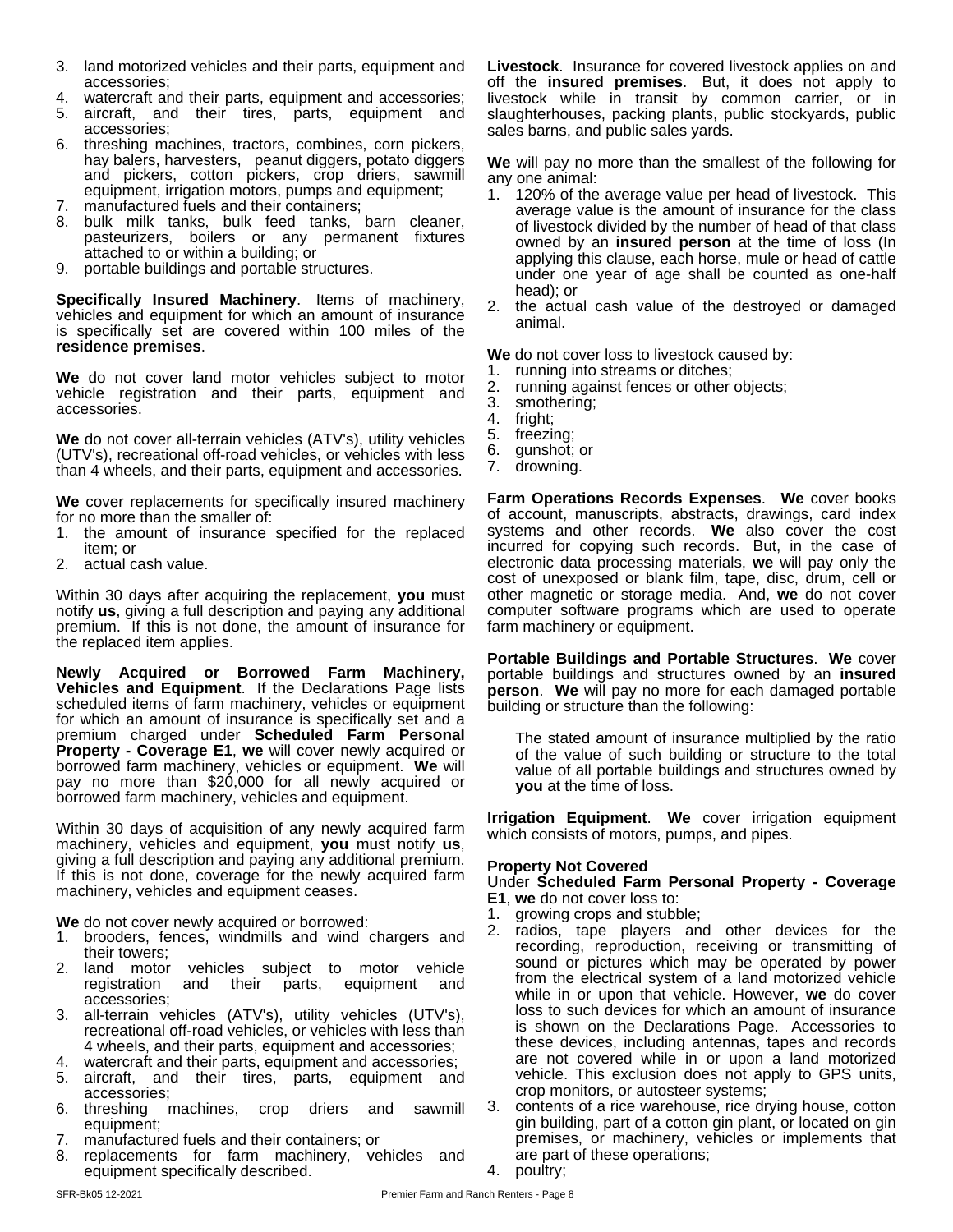#### 5. **cannabis**; or

6. loss, damage, cost or expense directly or indirectly caused by, resulting from, or arising out of a **cyber event**. Such loss, damage, cost or expense is excluded regardless of any other cause or event that contributes concurrently or in any sequence to the loss.

#### **Unscheduled Farm Personal Property - Coverage E2**

We cover farm personal property usual and incidental to the operation of a farm while on the **insured premises** if such property is:

- 1. owned by an **insured person**;
- 2. leased or rented to an **insured person** for **farming** purposes; and
- 3. farm machinery while borrowed by the **insured person** or his or her employees for **farming** purposes.

**We** also cover the following property elsewhere:

- 1. farm implements, machinery and vehicles, not otherwise excluded, while within 100 miles of the **residence premises**; and
- 2. grain, threshed seeds, threshed beans, hay, straw,  $\mathbf{W}^{\mathbf{e}}$ , fodder, silage, ground feed and manufactured and limit of liat compounded stock foods, except while stored or being processed in public elevators or warehouses, seed houses, drying plants or manufacturing plants.

**We** will not pay more than:

- 1. \$20,000 for farm machinery while borrowed by the **insured person** or his or her employees for farming purposes; or
- 2. \$1,000 for manufactured fuels and their containers.

#### **Property Not Covered**

#### Under **Unscheduled Farm Personal Property - Coverage E2**, **we** do not cover loss to:

1. animals;

- 2. tobacco, cotton, vegetable, root crops, bulbs and fruit;
- 3. nursery stock;
- 4. contents of chicken fryer or broiler houses, laying houses, poultry brooder houses, duck or turkey houses, except when the total number of fowl on the farm is less than 100 on the day of loss;
- 5. land motorized vehicles subject to motor vehicle registration and their parts, equipment and accessories;
- 6. all-terrain vehicles (ATV's), utility vehicles (UTV's), recreational off-road vehicles, or vehicles with less than 4 wheels, and their parts, equipment and accessories;
- 7. aircraft, and their tires, parts, equipment and accessories;
- 8. watercraft and their parts, equipment and accessories;
- 9. fences, windmills and wind chargers and their towers;
- 10. bulk milk tanks, bulk feed tanks, barn cleaners, pasteurizers, boilers and permanent fixtures attached to or within a building;
- 11. portable buildings or portable structures;
- 12. radios, tape players and other devices for the recording, reproduction, receiving or transmitting of sound or pictures which may be operated by power from the electrical system of a land motorized vehicle while in or upon that vehicle. Accessories to these devices, including antennas, tapes and records are not covered while in or upon a land motorized vehicle. This exclusion does not apply to GPS units, crop monitors, or autosteer systems;
- 13. sawmill equipment;
- 14. irrigation equipment;
- 15. outdoor radio and television equipment;
- 16. property specifically described and insured by this or any other insurance;
- 17. **cannabis**; or
- 18. loss, damage, cost or expense directly or indirectly caused by, resulting from, or arising out of a **cyber event**. Such loss, damage, cost or expense is excluded regardless of any other cause or event that contributes concurrently or in any sequence to the loss.

#### **Grain & Hay in the Open**

**We** cover the following only against loss by fire:

- 1. grain in stacks, swaths, or piles, in the open, or
- hay, straw and fodder in stacks, windrows, and bales, in the open.

**We** will pay no more than \$15,000 for any one stack of hay, straw, or fodder. One stack means hay, straw, or fodder, in one area separated by a clear space of 100 feet or more from any other hay, straw, or fodder, in the open.

**We** will pay no more under this provision than 20% of the limit of liability that applies to **Unscheduled Farm Personal Property - Coverage E2**.

#### **Coinsurance Clause**

**You** must maintain insurance for at least 80% of the actual cash value of all covered farm personal property. If **you** fail to do this, **we** will pay the percentage of loss determined by dividing the amount of insurance carried by the amount **you** should have carried. The amount payable is subject to any applicable deductible.

If **you** have a loss, **you** must furnish **us** with an inventory of all farm personal property so **we** can establish the actual cash value referred to in the above paragraph. If **your** loss is both less than \$10,000 and less than 20% of the total amount of insurance applicable to farm personal property at the time such loss occurs, **we** may elect to waive the inventory requirement. This waiver does not change **your** obligation to maintain an amount of insurance referred to in this clause.

The following provision applies in the event of loss of or damage to machinery or equipment within 30 days after the purchase of additional or replacement machinery or equipment:

If the Limit of Insurance actually carried becomes inadequate due to the purchase of additional or replacement machinery or equipment, then, up to \$50,000 of the value of the newly purchased machinery or equipment will be omitted in determining the required Limit of Insurance.

#### **Farm Buildings and Structures - Coverage F**

The following provisions apply to farm buildings and structures for which an amount of insurance is shown on the Declarations Page:

**Farm Barns, Buildings and Structures**. Coverage also applies to their attached sheds and permanent fixtures and construction materials on the **insured premises** for use in connection with the barns, buildings or structures. Coverage does not apply to attached or unattached silos.

**Additional Farm Dwellings**. Coverage also applies to construction materials for use in connection with the dwellings.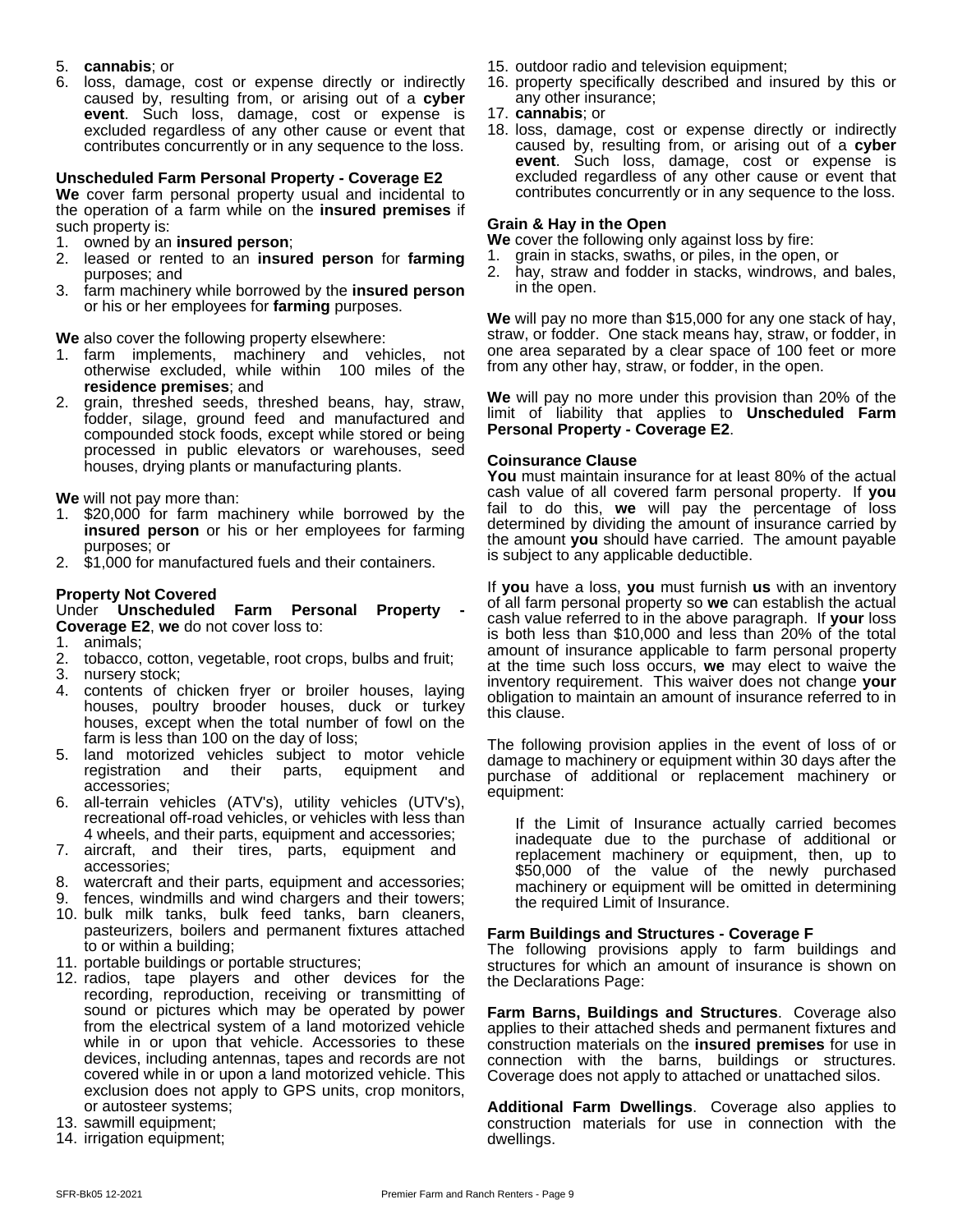Fences. Coverage applies to fences, corrals, pens, chutes and feed racks on the **insured premises**. Coverage does not apply to field or pasture fences.

**Private Power and Light Poles**. Coverage also applies to outdoor wiring and attachments. Attachments include switch boxes, fuse boxes and other electrical equipment b. mounted on the poles.

**Portable Buildings and Portable Structures**. **We** will pay no more for each damaged portable building or structure than the following:

The stated amount of insurance multiplied by the ratio of the value of such building or structure to the total value of all portable buildings and structures owned by 8. **you** at the time of loss.

# **Renters Coverage Part**

This Coverage part, combined with the **General Section**, the **Property Section** and the **Farm Property Section**, provides the property coverages **you** selected, as identified on the Declarations page.

This Coverage part includes: Perils **We** Insure Against, Exclusions, and How Losses are Settled.

#### **Perils We Insure Against**

We cover direct physical loss to property covered under **Personal Property - Coverage C** caused by Perils 1 through 18, except Peril 11.

**We** cover direct physical loss to property insured under **Scheduled Farm Personal Property - Coverage E1** and **Unscheduled Farm Personal Property - Coverage E2** caused by Perils 1 through 11.

We cover direct physical loss to property insured under **Farm Buildings and Structures - Coverage F** caused by Perils 1 through 10.

#### 1. **Fire or Lightning**

# 2. **Windstorm or Hail**

- This does not include loss:
- a. caused directly or indirectly by frost, cold weather, ice, snow or sleet whether driven by wind or not;
- b. to the interior of any building, or property within, caused by rain, snow, sand, sleet or dust unless the building is first damaged by the direct force of wind or hail, creating an opening through which the rain, snow, sand, sleet or dust enters; or
- c. to watercraft and their **trailers**, furnishings, equipment and motors unless inside a fully enclosed building.

#### 3. **Explosion**

- 4. **Riot or Civil Commotion**, including direct physical loss from pillage and looting during and at the site of the riot or civil commotion.
- 5. **Aircraft**, including self-propelled missiles and spacecraft.

#### 6. **Vehicles**

This peril does not apply to loss caused by vehicles, farm machinery and equipment to

- a. fences, driveways and walks, if the vehicles, farm machinery or equipment are owned or operated by an occupant of the **residence premises**; or
- b. property insured under**Scheduled Farm Personal Property - Coverage E1**, **Unscheduled Farm Personal Property - Coverage E2**, and **Farm Buildings And Structures - Coverage F**.
- 7. **Smoke**, if the loss is sudden and accidental. This peril does not apply to loss caused by smoke from agricultural smudging or industrial operations.

#### 8. **Vandalism or Malicious Mischief**

This peril does not apply to loss at any **residence premises** which has been vacant for more than 30 consecutive days immediately preceding the loss. A building under construction is not considered to be vacant.

- 9. **Breakage of Glass** or safety glazing materials, which is part of the building. We will not pay for loss at any **residence premises** vacant for more than 30 consecutive days immediately preceding the loss. A building under construction is not considered to be vacant. If law requires broken or damaged glass to be replaced with safety glazing materials, **we** will pay that cost.
- 10. Theft or Attempted Theft, including loss of property from a known place if it is likely that a theft has occurred.
	- a. this peril does not apply to theft:
		- (1) committed by an **insured person**; or
		- (2) in or from a dwelling under construction or of construction material and supplies until completed and occupied;
	- b. this peril does not apply to theft of the following from the part of the **residence premises** usually occupied by an **insured person** when it is rented to others:
		- (1) money, bank notes, bullion, coins and medals and other numismatic property, and precious metals including platinum, gold and silver, but not goldware or silverware;
		- (2) securities, manuscripts, accounts, deeds, evidences of debt, letters of credit, notes other than bank notes, passports, tickets, stamps and other philatelic property;
		- (3) jewelry, watches, precious and semi precious stones and furs, including any article containing fur which represents its principal value; or
		- (4) any property if the theft is by any person renting that part of the **residence premises**; or
	- c. this peril does not apply away from the **residence premises** to theft of:
		- (1) property while in any other dwelling or its premises owned, rented or occupied by an **insured person** except while an **insured person** is temporarily residing there. Property of an **insured person** who is a student is covered at a residence away from home if the student has been there at any time during the 45 days immediately before the loss; or
		- (2) watercraft and its equipment, outboard motors, campers and **trailers**.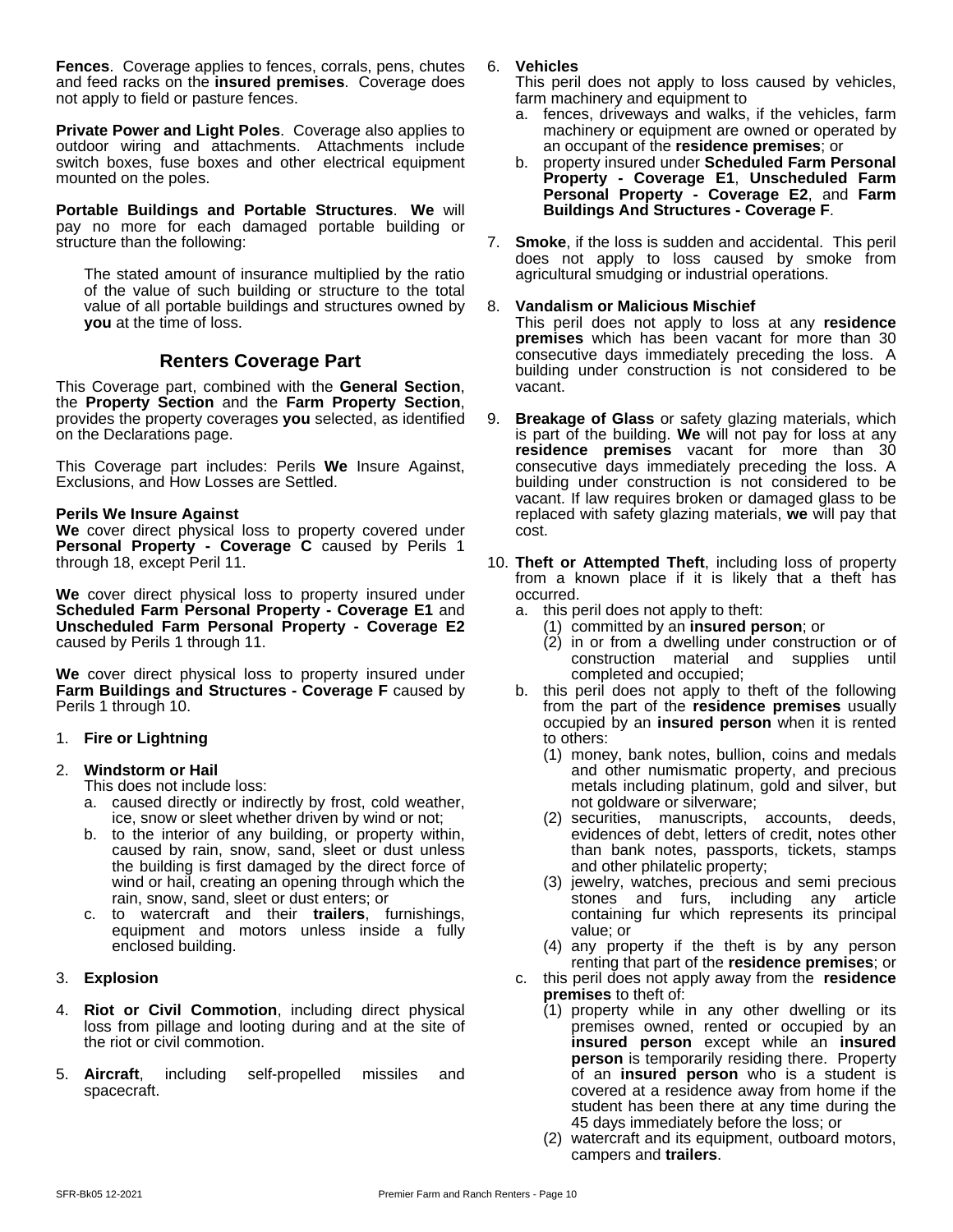#### 11. **Overturn and Collision**

Farm machinery orvehicles insured under the **Farm Property Section** are covered for direct physical loss caused by:

- a. overturn; and
- b. collision with another object.

Impact of any part of the farm machinery or vehicles with the ground or rocks upon the ground is not considered collision. This peril does not include loss to any tire or track, whether rubber or metal, due to puncture, cut, gash, blowout, or to any other tire or track trouble, unless such loss occurs at the same time with another loss covered by this peril.

#### 12. **Falling Objects**

This peril does not apply to loss to property within a building unless the falling object first damages the exterior of the building. **We** do not cover damage to the falling object.

- 13. **Weight of Ice, Snow or Sleet** which damages a building or property in a building. This peril does not apply to loss to:
	- a. awnings, fences, pavements, patios, foundations, We or retaining walls, bulkheads, piers, wharves, or docks; or
	- b. swimming pools, hot tubs, or spas, including their covers, filtration, circulation systems and water supply systems;

when the loss is caused by freezing, thawing, or by pressure or weight of ice or water.

14. **Collapse of Building or Any Part of a Building**. Collapse does not include settling, cracking, shrinkage, bulging or expansion.

This peril does not apply to loss to the following, unless damage is caused directly by collapse of a building: awnings, fences, pavements, patios, swimming pools, underground pipes, flues, drains, cesspools, septic tanks, foundations, retaining walls, bulkheads, piers, wharves or docks.

15. **Sudden and Accidental Tearing Apart, Cracking, Burning or Bulging** of a heating, air conditioning or automatic fire protection sprinkler system or a water heating appliance.

This peril does not apply to loss which is caused by or results from freezing.

16. **Accidental Discharge or Overflow of Water or Steam** from within a plumbing, heating, air conditioning or automatic fire protection sprinkler system or domestic appliance.

**We** will also pay the cost of tearing out and replacing any part of the covered building necessary to repair the system or appliance from which the water or steam escapes.

This peril does not apply to loss:

- a. caused by continuous or repeated seepage or leaking over a period of weeks, months or years;
- b. to the system or appliance from which the water or steam escapes;
- c. caused by or resulting from freezing;
- d. to property at a building vacant for more than 30 consecutive days immediately before the loss. A building under construction is not considered to be vacant; or
- e. on the **residence premises** caused by accidental discharge or overflow which occurs off the **residence premises**.
- 17. **Freezing** of plumbing, heating and air conditioning systems and domestic appliances.

This peril does not apply to loss while the **residence premises** is vacant or unoccupied, unless you take precautions to:

- a. shut off the water supply and drain the systems and appliances; and
- b. maintain heat in the building.
- 18. **Sudden and Accidental Loss Caused by Artificially Generated Electrical Currents We** will pay up to \$1,000 for each damaged item but no more than \$2,500 per **occurrence** under this peril.

#### **Exclusions - Losses We Do Not Cover**

**We** do not cover loss resulting directly or indirectly from any of the following, and **we** do not cover any such loss regardless of any other peril or event contributing concurrently or in any sequence to the loss, whether the peril or event occurs suddenly or gradually, involves isolated or widespread damage, arises from natural or external forces, or occurs as a result of any combination of these:

- 1. enforcement of any ordinance or law regulating the construction, repair or demolition of a building or other structure, unless specifically provided under this policy. **We** do cover loss caused by actions of civil authorities to prevent the spread of a fire caused by a peril **we** insure against;
- 2. earthquake, landslide, mudflow, earth sinking, rising or shifting, or eruption, explosion or effusion of a volcano. **We** do cover direct physical loss that follows caused by fire, explosion, breakage of glass or theft;
- 3. water damage meaning:
	- a. flood, surface water, waves, tidal water or overflow of a body of water. **We** do not cover spray from any of these, whether or not driven by wind;
	- b. water which backs up through sewers or drains; or
	- c. water below the surface of the ground. This includes water which exerts pressure on or flows, seeps or leaks through any part of a building or other structure, sidewalk, driveway or swimming pool.

**We** do cover any direct physical loss that follows caused by theft, fire or explosion.

- 4. failure or interruption of power or other utility service which occurs away from the **residence premises**. **We** will pay for loss caused solely by a peril**we** insure against that ensues at the **residence premises**;
- 5. neglect of an **insured person** to use allreasonable means to protect covered property at and after the time of loss;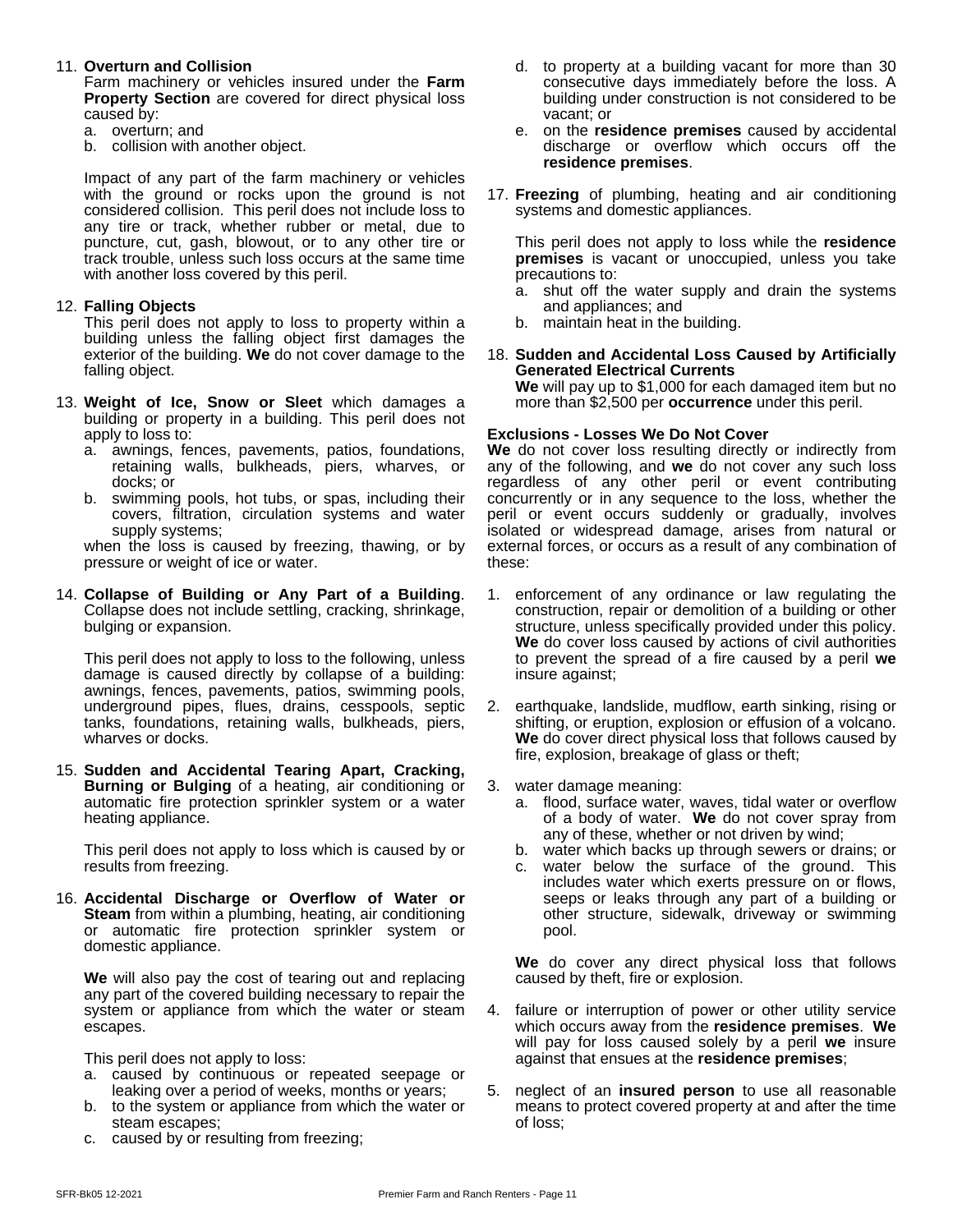- 6. war (declared or undeclared), civil war, insurrection, rebellion or revolution;
- 7. nuclear action, meaning nuclear reaction, radiation, radioactive contamination or discharge of a nuclear weapon even if accidental, or any consequence of any of these. Loss caused by nuclear action is not considered loss by perils of Fire, Explosion or Smoke.

Direct physical loss by fire resulting from nuclear action is covered.

- 8. sonic booms;
- 9. an action by or at the direction of an **insured person** committed with the intent to cause a loss;
- 10. any loss while the dwelling is being moved, including the period of time when leveling blocks or jacks are removed and all utilities have been disconnected;
- 11. **fungus**, wet rot or dry rot. This exclusion applies whether or not the **fungus**, wet rot or dry rot arises from any other cause of loss.

This exclusion applies to losses including, but not limited to:

- a. any loss of use or delay in rebuilding, repairing or replacing covered property, including any associated cost or expense, resulting from **fungus**, wet rot or dry rot;
- b. any remediation of **fungus**, including but not limited to the cost to:
	- (1) treat, remove, or dispose of the **fungus**, wet rot or dry rot as required to repair, restore or replace covered property, or
	- (2) tear out and replace any part of the building or Personal other property as needed to gain access to the  $\mathbf W$ e will pay a **fungus**, wet rot or dry rot; or
- c. the cost of any investigation, testing or monitoring to confirm the type, absence, presence or level of **fungus**, whether performed prior to, during or after removal, repair, restoration or replacement of covered property; or
- 12. any reduction in the value of property covered under this policy after it has been repaired as compared to its value before it was damaged.

#### **How Losses Are Settled**

1. **Loss Settlement - Personal Property - Coverage C**, **Scheduled Farm Personal Property - Coverage E1**, **Unscheduled Farm Personal Property - Coverage E2**, and **Farm Buildings and Structures - Coverage F** Loss to personal property, scheduled farm personal property, unscheduled farm personal property, and farm buildings and structures, will be settled at actual incr cash value at the time of loss, subject to the following:

**We** will pay no more than the smallest of:

- a. **our** cost to replace at the time of loss,
- b. the cost of repair,
- c. the applicable limit of liability shown on the Declarations page, or
- d. any special limit of liability stated in this policy.
- 2. **We** may make a cash settlement and take all or part of the property at its appraised or agreed on value, or repair or replace all or part of the property with property of like kind and quality. **We** must give **you** notice of **our** intention within 30 days after **we** receive **your** proof of loss.

# **Personal Liability Section - II**

This Section, combined with the **General Section**, provides personal liability coverage, as identified on the Declarations page.

#### This Section includes:

Personal Liability Definitions, Personal Liability - Coverage G, Medical Payments to Others - Coverage H, Additional Coverages, Exclusions, and Personal Liability Conditions.

#### **Personal Liability Definitions**

These Definitions are in addition to those shown in the **General Section**.

1. "**Insured person**" means:

- a. any person or organization legally responsible for animals or watercraft covered by this policy and owned by an **insured person** as defined in the **General Section**. But, **we** will cover that person or organization only with respect to those animals or watercraft. **We** will not cover any person or organization using or having custody of animals or watercraft in the course of any **business** or without permission of the owners;
- b. with respect to any vehicle covered by this policy, any employee of an **insured person** as defined in the **General Section**, while engaged in the employment of that person; and
- c. with respect to a vehicle covered by this policy, any other person using the vehicle with **your** permission on an **insured premises**.
- 2. "**Association**" means the membership of all property owners in a housing development.

#### **Personal Liability - Coverage G**

**We** will pay all sums arising out of an **occurrence** which an **insured person** becomes legally obligated to pay as damages because of **bodily injury** or **property damage** covered by this policy.

If a claim is made or suit is brought against the **insured person** for liability under this coverage, **we** will defend the **insured person** at **our** expense, using lawyers of **our** choice. We are not obligated to defend after we have paid an amount equal to the limit of **our** liability. **We** may investigate or settle any claim or suit as **we** think appropriate.

#### **Medical Payments To Others - Coverage H**

**We** will pay the reasonable expenses incurred for necessary medical, surgical, x-ray and dental services, prosthetic devices, eyeglasses, hearing aids and pharmaceuticals, and ambulance, hospital, licensed nursing and funeral services. These expenses must be incurred within three years from the date of an accident causing **bodily injury** covered by this policy.

Each person who sustains **bodily injury** is entitled to this protection when that person is:

1. on an **insured premises** with the permission of an **insured person**; or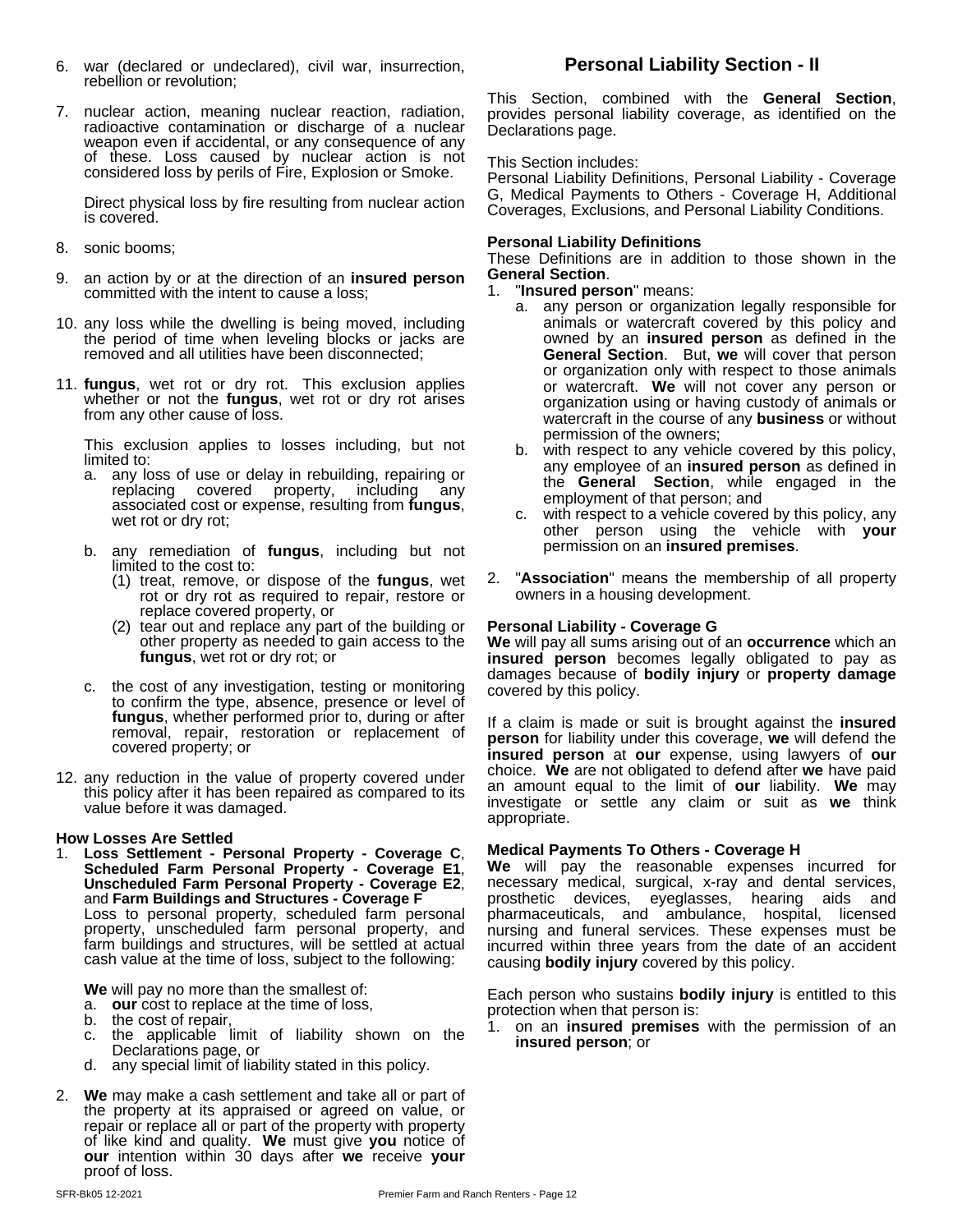- 2. elsewhere, if the **bodily injury**:
	- a. arises out of a condition in the **insured premises** or the adjoining ways;
	- b. is caused by the activities of an **insured person** or **residence employee** in the course of employment by an **insured person**;
	- c. is caused by an animal owned by or in the care of an **insured person**; or
	- d. is sustained by a **residence employee** arising out of and in the course of employment by an **insured person**.

**We** do not cover injury to:

- 1. **insured persons**; or
- 2. any other person, except a **residence employee**, who resides regularly on any part of an **insured premises**.

**We** may pay the injured person or the party that renders the medical services.

Payment under this coverage is not an admission of liability by **us** or an **insured person**.

#### **Additional Coverages**

- **We** will pay, in addition to **our** limit of liability:
- **1. Damage To Property of Others** Up to \$500 per **occurrence** for **property damage** to property owned by others caused by an **insured person**. Payment will be on a replacement cost basis. But, **we** will not pay for **property damage**:
	- a. caused intentionally by an **insured person** who has attained the age of 13;
	- b. to property owned by or rented to any **insured person**, any tenant of an **insured person** or any resident of **your** household;
	- c. arising out of:
		- (1) any act or omission in connection with a premises (other than **insured premises**) owned, rented or controlled by an **insured person**;
		- (2) **business** pursuits; or
		- (3) ownership, maintenance or use of a land motor vehicle, **trailer**, farm machinery or equipment, aircraft or watercraft;
	- d. to property insured underthe **Property Section** of this policy.

# **2. The Following Expenses**

- a. All costs **we** incur in the settlement of any claim or defense of any suit.
- b. Interest on the entire amount of damages awarded in any suit **we** defend accruing after judgment is entered and before **we** have paid, offered to pay, or deposited in court that portion of the judgment which is not more than **our** limit of liability.
- c. Premiums on bonds required in any suit **we** defend. But, we will not pay the premium for any portion of a bond amount that is greater than **our** limit of liability. **We** have no obligation to apply for or furnish bonds.
- d. Loss of earnings up to \$50 a day, but not other income, when **we** ask **you** to help **us** investigate or defend any claim or suit.
- e. Any other reasonable expenses incurred at **our** request.

# **3. First Aid Expenses**

Expenses for immediate medical and surgical treatment for other persons at the time of the accident. **We** will pay only expenses which an **insured person** incurs for treatment of **bodily injury** covered by this policy.

# **4. Loss Assessment**

**We** will pay up to \$1,000 for **your** share of loss assessment charged againstall property owners during the policy period by a corporation or **association**, when assessment is made as a result of:

- a. A direct physical loss to property owned collectively by all members of the **association**, caused by a **Peril We Insure Against** in the **Property Section** of this policy.
- b. **Bodily injury** or **property damage** to which **Personal Liability** coverage would apply.
- c. Liability for an act of a director, officer or trustee in the capacity as a director, officer or trustee, provided:
	- (1) the director, officer or trustee is elected by the members of a corporation or **association**; and
	- (2) the director, officer or trustee serves without deriving any income from the exercise of duties which are solely on behalf of a corporation or **association**.

This coverage applies only to loss assessments charged against **you** as owner of the **residence premises**. **We** do not cover loss assessments charged against **you** or a corporation or **association** of property owners by any governmental body.

#### **Exclusions**

Under **Personal Liability - Coverage G** and **Medical Payments To Others - Coverage H**, **we** do not cover:

- 1. **bodily injury** or **property damage** arising out of the ownership, maintenance, use, loading, unloading or negligent entrustment of aircraft;
- 2. **bodily injury** or **property damage** arising out of the ownership, maintenance, use, loading, unloading or negligent entrustment of land motor vehicles; The only exceptions to this exclusion "2" are that exclusion "2" does not apply to **bodily injury** or **property damage**, occurring on or off the **insured premises**, and arising out of the ownership, maintenance, use, loading, unloading or negligent entrustment of:
	- a. land motor vehicles that are not subject to motor vehicle registration, when the **bodily injury** or **property damage** occurs on the **insured premises**.

However, this exception to exclusion "2" does not apply to, and **we** do notcover, **bodily injury** or **property damage**, occurring on or off the **insured premises**, and arising out of the ownership, maintenance, use, loading, unloading or negligent entrustment of:

- (1) all-terrain vehicles (ATV's),
- (2) utility vehicles (UTV's),
- (3) recreational off-road vehicles, or
- $(4)$  vehicles with less than 4 wheels;
- b. crawler and farm type tractors;
- farm implements;
- golf carts while used for golfing; or
- e. combines or self-propelled harvesting machines, unless the combine or self-propelled harvesting machine is maintained, used, loaded, unloaded or entrusted, for hire or **custom farming** operations;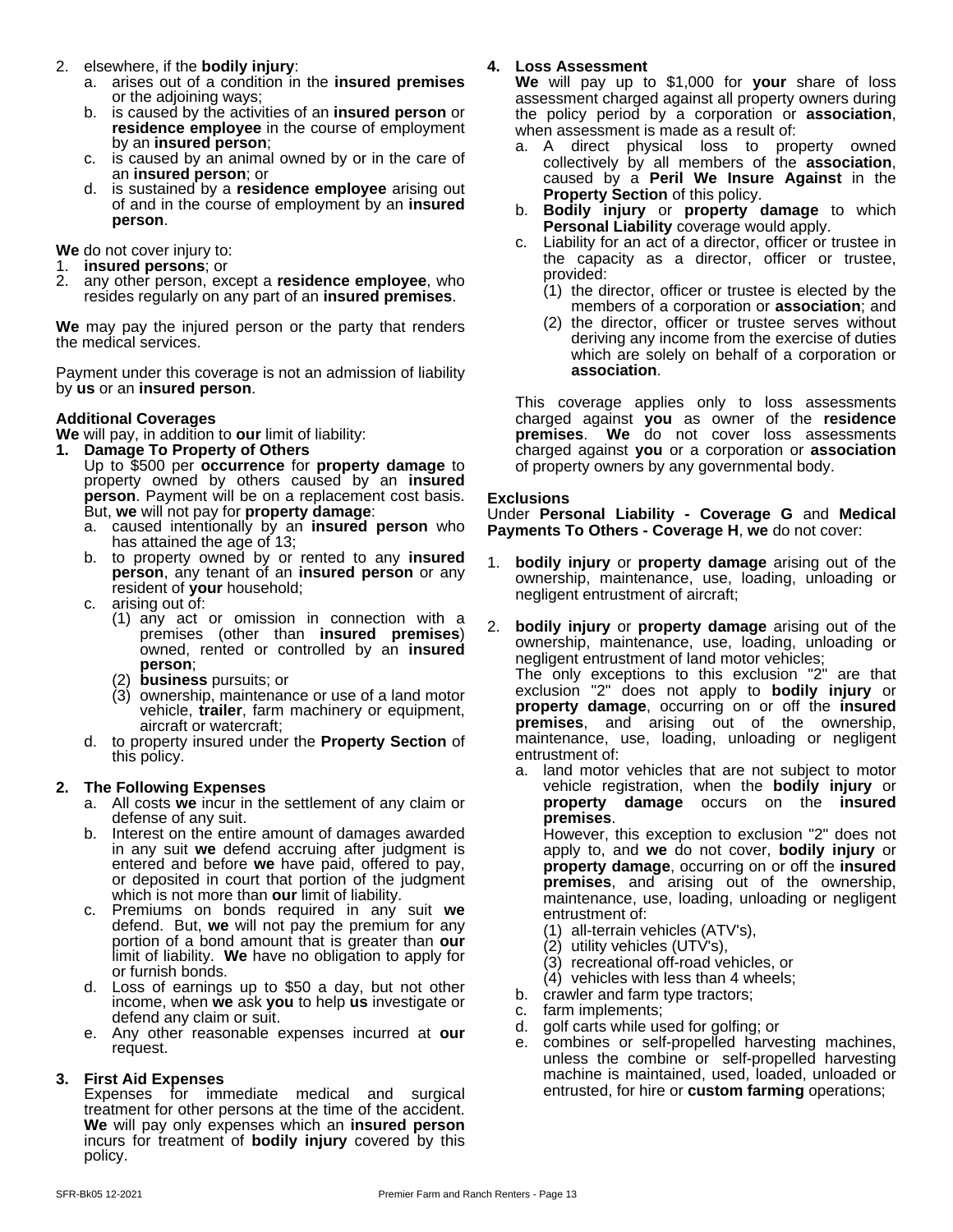- 3. **bodily injury** or **property damage** arising out of the ownership, maintenance, use, loading, unloading or negligent entrustment of the following while being towed by, connected to or carried on a land motor vehicle other than a crawler or farm type tractor:
	- a. **trailers**, including, but not limited to, utility, stock, boat, camper or house **trailers**;
	- b. crawler or farm type tractors; and
	- c. farm implements;
- 4. **bodily injury** or **property damage** arising out of the ownership, maintenance, use, loading, unloading or negligent entrustment of watercraft not located on the **insured premises**:
	- a. owned by an **insured person** if it has inboard or inboard-outdrive motor power;
	- b. rented to an **insured person** if it has inboard or inboard-outdrive motor power of more than 50 horsepower;
	- c. owned by or rented to an **insured person** if it is a sailing vessel 26 feet or more in length; and
	- d. powered by one or more outboard motors with We have more than 25 total horsepower owned by an **insured person** at the inception of this policy. But this subdivision d. does not apply if **you** write **us** within 45 days from the acquisition date that **you** want coverage;
- 5. **bodily injury** or **property damage** arising out of the rendering or failing to render professional services;
- 6. **bodily injury** or **property damage** arising out of **business** activities of an **insured person**. But, **we** will cover activities of that person not ordinarily incident to the **business**;
- 7. **bodily injury** or **property damage** arising out of any premises owned, rented or controlled by an **insured person** which is not an **insured premises**;
- 8. **bodily injury** or **property damage** expected or intended by or at the direction of an **insured person**;
- 9. **bodily injury** or **property damage** arising out of an illegal act by or at the direction of an **insured person**;
- 10. **bodily injury** or **property damage** arising out of war (declared or undeclared), civil war, insurrection, rebellion or revolution;
- 11. **bodily injury** or **property damage** which arises out of the transmission of a communicable disease by an **insured person**;
- 12. **bodily injury** or **property damage** arising out of the discharge, dispersal, release or escape of smoke, vapors, soot, fumes, acids, alkalis, toxic chemicals, liquids or gases, waste materials or other irritants, contaminants, or pollutants into or upon land, the atmosphere or any water course or body of water.

But, this exclusion does not apply to **bodily injury** resulting from the accidental above ground contact with herbicides, pesticides, fungicides and fertilizers caused by the application of the same to an **insured premises** which results in medical treatment within one year (365 days) of said application;

13. **bodily injury**, **property damage**, or medical expenses arising out of or resulting from any actual, alleged or threatened sexual molestation, act, abuse, harassment, including any failure to supervise or negligent supervision of any person.

**We** have no duty to defend or settle any sexual molestation claim or suit against an **insured person** or any employee of an **insured person**, or any other person;

- 14. claims or suits, and any included defense costs, seeking damages against any **insured person** for personal injury. Personal injury means any injury resulting from:
	- a. false arrest, imprisonment, malicious prosecution and detention;
	- b. wrongful eviction, wrongful entry, invasion of rights of privacy; or
	- c. libel, slander, defamation of character.

**We** have no duty to defend or settle any personal injury claim or suit against an **insured person** or any employee of an **insured person**, or any other person;

- 15. **bodily injury** to a **farm employee** arising out of and in the course of employment by an **insured person**;
- 16. **bodily injury** or **property damage** arising out of the ownership, maintenance, or use of a dwelling owned but not occupied by an **insured person**, unless described on the Declarations Page;
- 17. **bodily injury** or **property damage** which, in whole or in part, arises out of, is aggravated by or results from **fungus**, wet rot or dry rot;
- 18. liability imposed upon any **insured person** by any governmental authority for any loss which, in whole or in part, arises out of, is aggravated by or results from **fungus**, wet rot or dry rot;
- 19. **bodily injury** or **property damage** arising out of **custom farming** operations, unless a premium is specified and charged on the Declarations Page. **We** will pay no more than the limit of liability shown on the Declarations page for the specified number of days of **custom farming** coverage; or
- 20. **bodily injury** or **property damage** arising out of the inhalation, ingestion, absorption or consumption of, contact with, exposure to, existence of, or presence of **cannabis**.

Under **Personal Liability - Coverage G**, **we** do not cover:

- 1. liability assumed under any unwritten contract or agreement, or under a contract or agreement in connection with any **business** of an **insured person**;
- 2. **property damage** to property owned by an **insured person** or an employee of an **insured person**;
- 3. **property damage** to property occupied or used by an **insured person** or rented to or in the care of an **insured person**. But, **we** will cover **property damage** to such property caused by fire, smoke or explosion, provided the **insured person** is held legally obligated to pay the damage;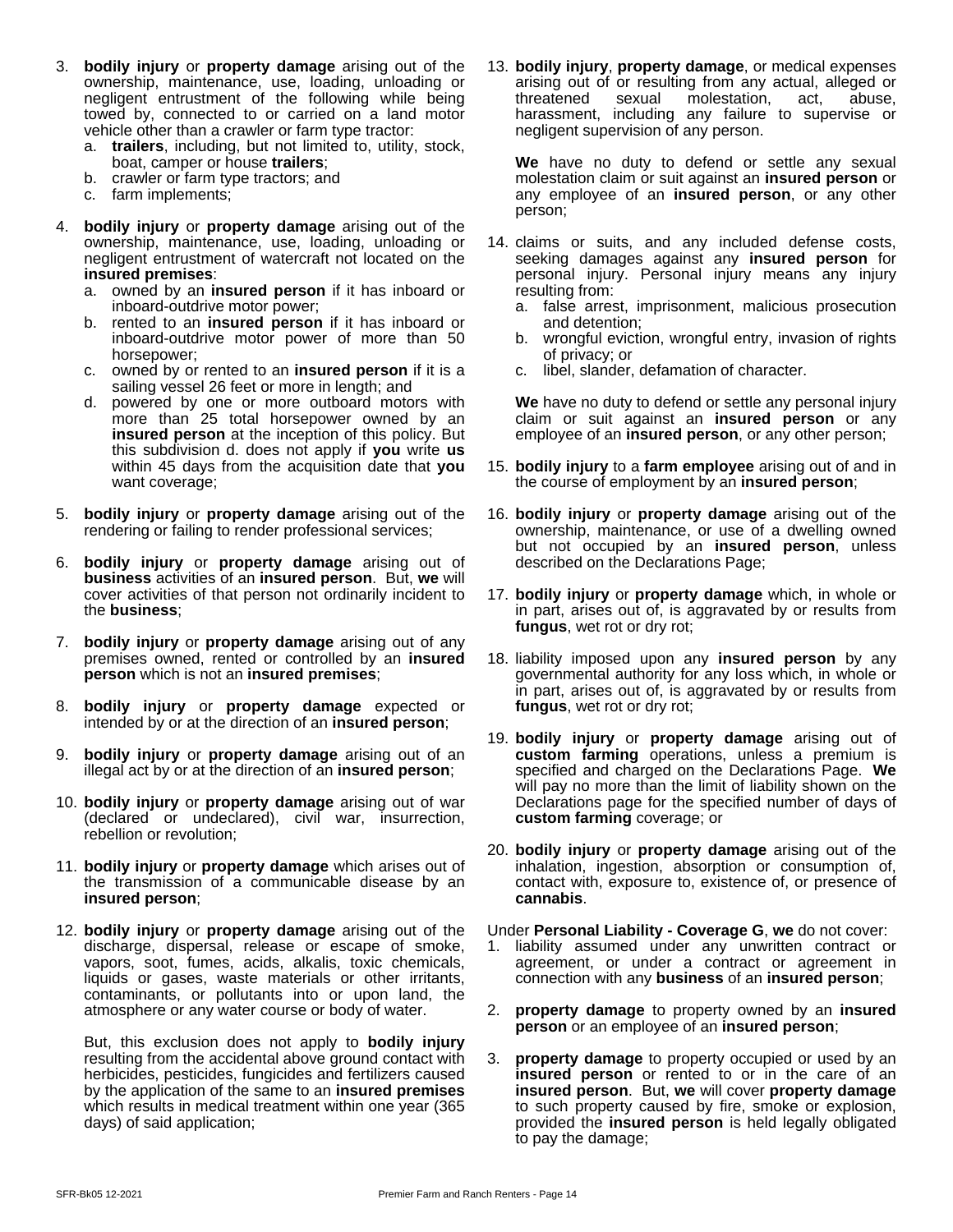- 4. **bodily injury** to a person if an **insured person** has or is required to have a policy providing workers' compensation, non-occupational disability or occupational disease benefits covering the **bodily injury**;
- 5. **bodily injury** for which any Workers' Compensation Court orders an **insured person** to pay any sum or other benefit awarded.

If a claim is made or suit brought in Workers' Compensation Court against an **insured person** who does not have and is not required to have a policy providing Workers' Compensation benefits covering the **bodily injury**, **we** will defend the **insured person** against the claim brought in Workers' Compensation Court, at **our** expense, using lawyers of **our** choice;

- 6. **bodily injury** or **property damage** when an **insured person** is covered under a nuclear energy liability policy. This exclusion applies even if the limits of liability of that policy have been exhausted;
- 7. **bodily injury** or **property damage** awards against an **insured person** in the form of exemplary or punitive damages;
- 8. **bodily injury** to:
	- a. **you**;
	- b. **your** relatives residing in **your** household; or
	- c. any other person under the age of 21 residing in **your** household who is in **your** care or the care of a resident relative;
- 9. **property damage** to and loss of use of:
	- a. goods or products (including containers), grown, raised, manufactured, sold, handled or distributed by an **insured person** when the **property damage** arises out of such products;
	- b. property caused by work performed by or for an **insured person** when the **property damage** arises out of such work:
	- c. property due to an **insured person's** delay or lack of performance under any agreement or contract; or
	- d. property due to the failure of an **insured person's** work, goods or products to meet the level of quality warranted or represented by the **insured person**; or
- 10. **bodily injury** or **property damage** resulting from a substance released or discharged from aircraft.

#### Under **Medical Payments To Others - Coverage H**, **we** do not cover:

- 1. **bodily injury** to a person who is entitled to benefits which are provided or required to be provided under any workers' compensation, non-occupational disability or occupational disease law;
- 2. **bodily injury** from any nuclear reaction, radiation or radioactive contamination or any consequence of any of these;
- 3. **bodily injury** to any person while on the **insured premises** because a **business** is conducted or professional services are rendered on the **insured premises**;
- 4. **bodily injury** sustained by an independent contractor or such contractor's employees; or
- 5. **bodily injury** to any person, if such person is regularly residing on an **insured premises**.

# **Farm Liability Section - III**

#### **Farm Employers' Liability - Coverage J**

**We** will pay all sums arising out of an **occurrence** which an **insured person** becomes legally obligated to pay as compensatory damages to a **farm employee**, while in the course of his or her employment, because of **bodily injury** arising out of the ownership, maintenance or use (including necessary or incidental operations) of the **insured premises**. **We** will not pay any sums which **you** may become legally obligated to pay as exemplary or punitive damages.

Under **Farm Employers' Liability – Coverage J**, **we** will pay no more than the limit of liability shown on the Declarations page for the number of **days** of **regular hired labor** or **custom hired labor** coverage.

If a claim is made or suit is brought against an **insured person** for liability under this coverage, **we** will defend the **insured person** at **our** expense, using lawyers of **our** choice. We are not obligated to defend after we have paid an amount equal to the limit of **our** liability. **We** may investigate or settle any claim or suit as **we** think appropriate.

#### **Farm Employees' Medical Payments - Coverage K**

**We** will pay to or foreach **farm employee**, all reasonable medical expenses incurred because of **bodily injury** caused by an accident and arising out of the ownership, maintenance or use (including necessary or incidental operations) of **insured premises**, providing such **bodily injury** was incurred in the course of his or her employment by an **insured person**. These expenses must have been incurred within one year from the date of accident, and **we** will pay no more than the limit shown on the Declarations Page.

#### **Medical Payments (Named Insured and Family) - Coverage M**

**We** will pay the reasonable expense of necessary medical, surgical, ambulance, hospital, professional nursing and funeral services all incurred within one year from the date of accident, up to the limit of liability, to or for such person named on the Declarations Page, who sustains **bodily injury** caused by accident, while on **insured premises** or while elsewhere, if accident arises out of the i**nsured premises**, or a condition in the ways immediately adjoining, or out of the operations, maintenance, repair or use of teams, tractors, combines, or self-propelled harvesting machines, farm implements, or animals, in connection with the operations of such **insured premises** and including **custom farming** operations.

The payment of this medical expense applies only to that amount in excess of \$50 per accident for each **insured person**.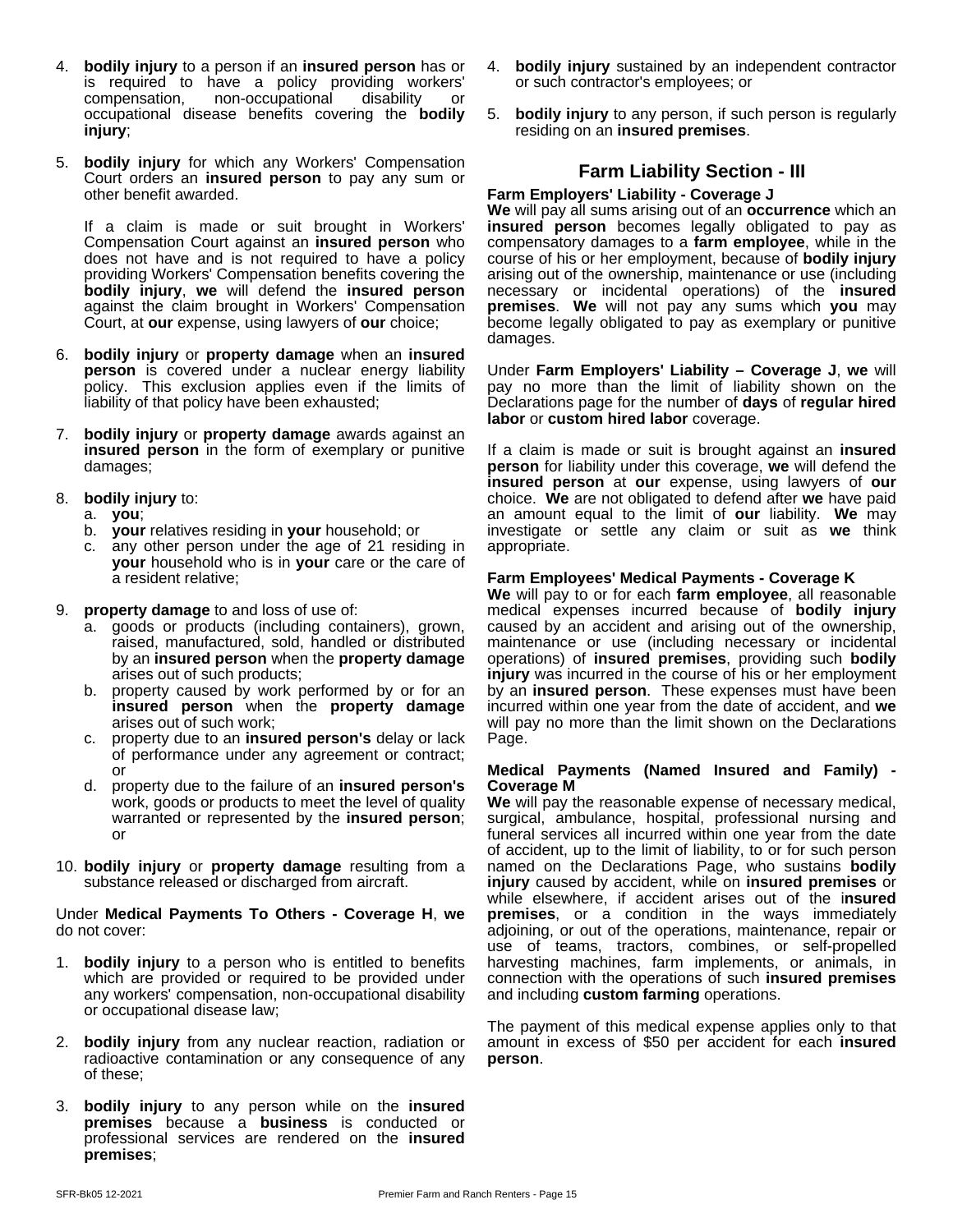#### **Animal Collision - Coverage N**

**We** will pay for loss by death of any cattle, horse or hybrid thereof, hog, sheep, or goat, owned by an **insured person** caused by collision between such animal and a vehicle not owned or operated by an **insured person** or any employee thereof. This coverage applies only while such animal is on a public road and is not being transported.

The insurance afforded shall be limited to the market value at the time of loss not exceeding the maximum amount shown on the Declarations page per animal.

The coverage afforded shall apply only during the policy period.

#### **Exclusions**

Under **Farm Employers' Liability - Coverage J**, and **Farm Employees' Medical Payments - Coverage K**, **we** do not cover:

- 1. **bodily injury** sustained by any **farm employee** and arising out of the ownership, maintenance, use, loading, unloading or negligent entrustment of aircraft;
- 2. **bodily injury** sustained by any **farm employee** and arising out of the ownership, maintenance, use, loading, unloading or negligent entrustment of land motor vehicles.

The only exceptions to this exclusion "2" are that exclusion "2" does not apply to **bodily injury** occurring on or off the **insured premises**, and arising out of the ownership, maintenance, use, loading, unloading or negligent entrustment of:

a. land motor vehicles that are not subject to motor vehicle registration, when the **bodily injury** occurs on the **insured premises**.

However, this exception to exclusion "2" does not apply to, and **we** do not cover, **bodily injury** occurring on or off the **insured premises**, and arising out of the ownership, maintenance, use, loading, unloading or negligent entrustment of:

- (1) all-terrain vehicles (ATV's),
- (2) utility vehicles (UTV's),
- (3) recreational off-road vehicles, or
- (4) vehicles with less than 4 wheels;
- b. crawler and farm type tractors;
- c. farm implements; or
- d. combines or self-propelled harvesting machines, unless the combine or self-propelled harvesting machine is maintained, used, loaded, unloaded or entrusted, for hire or **custom farming** operations;
- 3. **bodily injury** sustained by any **farm employee** and arising out of the ownership, maintenance, use, loading, unloading or negligent entrustment of the following while being towed by, connected to or carried on a land motor vehicle other than a crawler or farm type tractor:
	- a. **trailers**, including, but not limited to, utility, stock, boat, camper or house **trailers**;
	- b. crawler or farm type tractors; and
	- c. farm implements;
- 4. **bodily injury** sustained by any **farm employee** and arising out of the ownership, maintenance, use, loading, unloading or negligent entrustment of watercraft;
- 5. **bodily injury** to any **farm employee** who is entitled to benefits which are provided or required to be provided under any workers' compensation, non-occupational disability or occupational disease law;
- 6. **bodily injury** for which any Workers' Compensation Court orders an **insured person** to pay any sum or other benefit awarded.

If a claim is made or suit brought in Workers' Compensation Court against an **insured person** who does not have and is not required to have a policy providing Workers' Compensation benefits covering the **bodily injury**, **we** will defend the **insured person** against the claim brought in Workers' Compensation Court, at **our** expense, using lawyers of **our** choice;

#### 7. **bodily injury**

- a. suffered by an employee who is not engaged in the actual performance of his or her duties, as an employee; or
- b. suffered by the **insured person's** spouse, son, daughter, or other relative, or a tenant and immediate members of tenant's family while residing on the **insured premises**, unless he or she is a **farm employee** and is listed on the **insured person's** payroll records on the date of injury; or
- 8. **bodily injury** sustained by any **farm employee** arising out of the inhalation, ingestion, absorption or consumption of, contact with, exposure to, existence of, or presence of **cannabis**.

Under **Farm Employers' Liability - Coverage J**, **we** do not cover:

- 1. liability assumed by the **insured person** under any contract or agreement;
- 2. sickness or disease of any **farm employee** unless, prior to thirty-six months after the end of the policy period, written claim is made or suit is brought against the **insured person** for damages because of sickness or disease or death resulting there from; or
- 3. **bodily injury** or **property damage** with respect to which any **insured person** under this policy is also an **insured person** under a nuclear energy liability policy issued by the Nuclear Energy Liability Insurance Association, Mutual Atomic Energy Liability Underwriter, or Nuclear Insurance Association of Canada, or would be an **insured person** under any such policy but for its termination upon exhaustion of its limit of liability.

#### Under **Medical Payments (Named Insured and Family) - Coverage M**, **we** do not cover:

- 1. **bodily injury** arising out of the ownership, maintenance, use, loading, unloading or negligent entrustment of motor vehicles subject to motor vehicle registration, all-terrain vehicles (ATV's), utility vehicles (UTV's), recreational off-road vehicles, or vehicles with less than 4 wheels; or
- 2. **bodily injury** arising out of the inhalation, ingestion, absorption or consumption of, contact with, exposure to, existence of, or presence of **cannabis**.